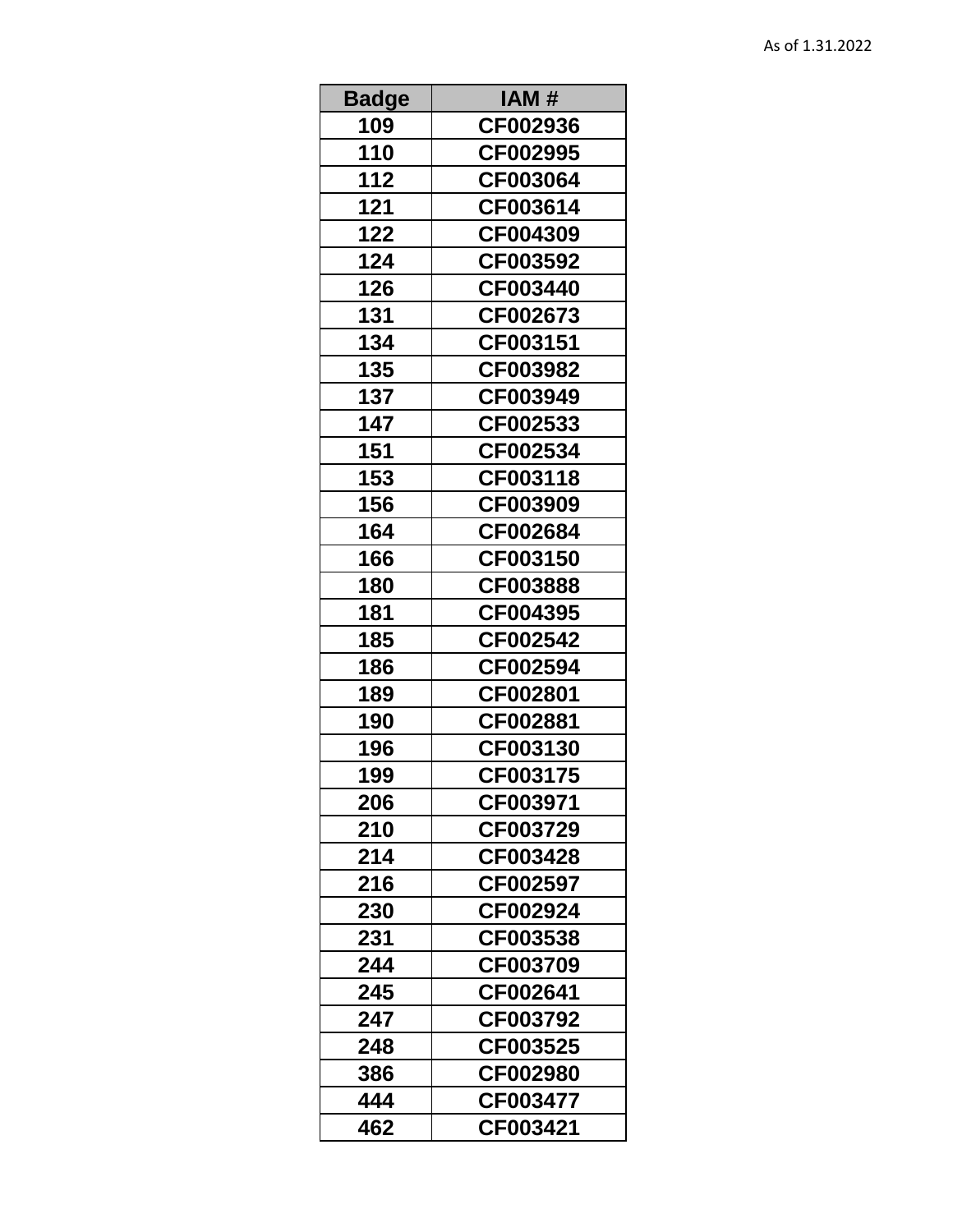| <b>Badge</b> | IAM #    |
|--------------|----------|
| 490          | CF003648 |
| 495          | CF003873 |
| 506          | CF003874 |
| 561          | CF003226 |
| 692          | CF002741 |
| 1055         | CF002678 |
| 1115         | CF003136 |
| 1138         | CF002822 |
| 1238         | CF002692 |
| 1275         | CF003954 |
| 1279         | CF003779 |
| 1302         | CF004556 |
| 1304         | CF003651 |
| 1317         | CF003581 |
| 1334         | CF003374 |
| 1341         | CF003426 |
| 1342         | CF003782 |
| 1368         | CF002588 |
| 1372         | CF002875 |
| 1373         | CF002884 |
| 1380         | CF002976 |
| 1385         | CF003052 |
| 1389         | CF002784 |
| 1390         | CF003288 |
| 1399         | CF003658 |
| 1401         | CF003568 |
| 1406         | CF003431 |
| 1408         | CF003436 |
| 1409         | CF003446 |
| 1410         | CF003350 |
| 1411         | CF004142 |
| 1418         | CF002553 |
| 1419         | CF002555 |
| 1420         | CF003019 |
| 1424         | CF003125 |
| 1426         | CF002586 |
| 1428         | CF003794 |
| 1429         | CF003713 |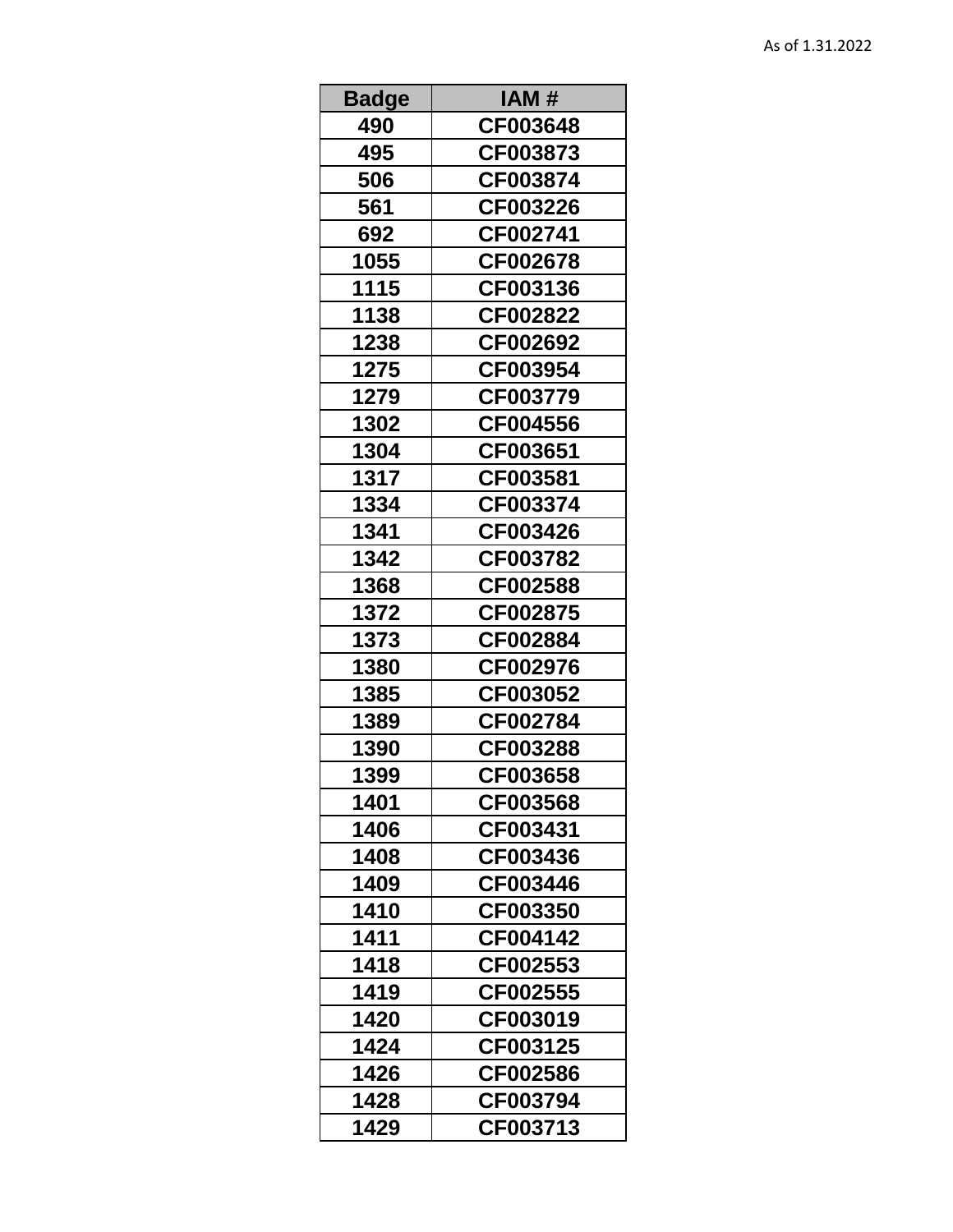| <b>Badge</b> | IAM #    |
|--------------|----------|
| 1431         | CF003600 |
| 1434         | CF003661 |
| 1435         | CF002632 |
| 1438         | CF002686 |
| 1443         | CF002957 |
| 1445         | CF003149 |
| 1446         | CF003280 |
| 1451         | CF003774 |
| 1524         | CF003143 |
| 1529         | CF003624 |
| 1532         | CF003464 |
| 1535         | CF002645 |
| 1554         | CF002874 |
| 1557         | CF004564 |
| 1559         | CF002977 |
| 1580         | CF003311 |
| 1620         | CF003553 |
| 1624         | CF002559 |
| 1631         | CF002834 |
| 1644         | CF003159 |
| 1645         | CF003203 |
| 1651         | CF003839 |
| 1657         | CF004475 |
| 1659         | CF003563 |
| 1660         | CF004386 |
| 1664         | CF003419 |
| 1675         | CF002536 |
| 1676         | CF002592 |
| 1677         | CF002996 |
| 1682         | CF003981 |
| 1692         | CF003720 |
| 1709         | CF002821 |
| 1724         | CF003207 |
| 1726         | CF003028 |
| 1742         | CF003256 |
| 1758         | CF003960 |
| 1765         | CF003303 |
| 1780         | CF002549 |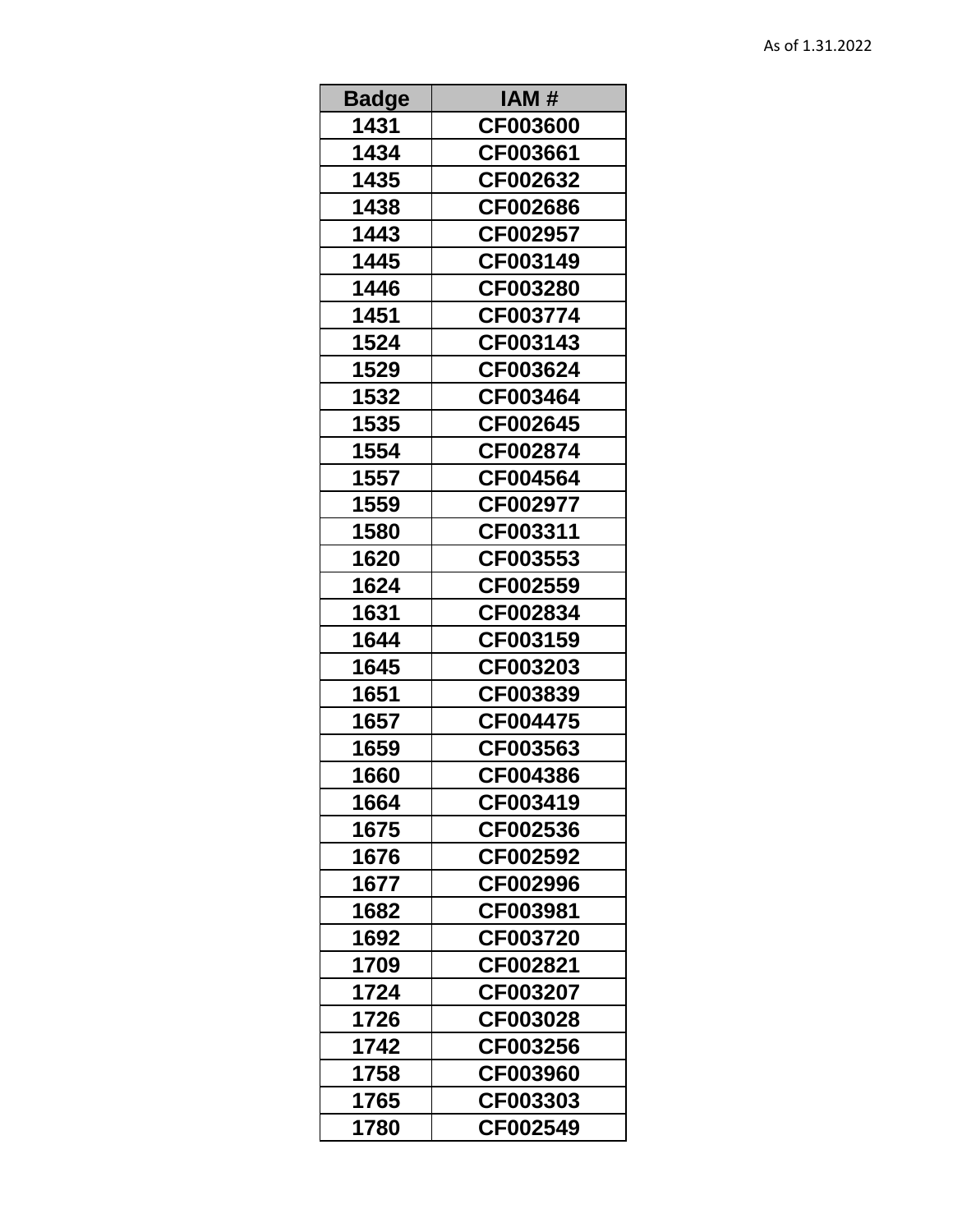| <b>Badge</b> | IAM #    |
|--------------|----------|
| 1796         | CF002765 |
| 1802         | CF003401 |
| 1828         | CF004313 |
| 1832         | CF003757 |
| 1869         | CF003181 |
| 1913         | CF003234 |
| 1950         | CF003797 |
| 1970         | CF003337 |
| 1977         | CF004566 |
| 2031         | CF003682 |
| 2057         | CF003084 |
| 2170         | CF003879 |
| 2174         | CF003628 |
| 2289         | CF002974 |
| 2397         | CF002910 |
| 2400         | CF004642 |
| 2428         | CF002885 |
| 2434         | CF003240 |
| 2491         | CF003232 |
| 2493         | CF003758 |
| 2494         | CF009803 |
| 2519         | CF002752 |
| 2529         | CF002826 |
| 2560         | CF003108 |
| 2591         | CF003849 |
| 2596         | CF004637 |
| 2602         | CF003737 |
| 2613         | CF003597 |
| 2622         | CF003368 |
| 2654         | CF003917 |
| 2662         | CF003829 |
| 2663         | CF003777 |
| 2664         | CF003708 |
| 2669         | CF003657 |
| 2687         | CF002526 |
| 2695         | CF002650 |
| 2735         | CF002911 |
| 2761         | CF003638 |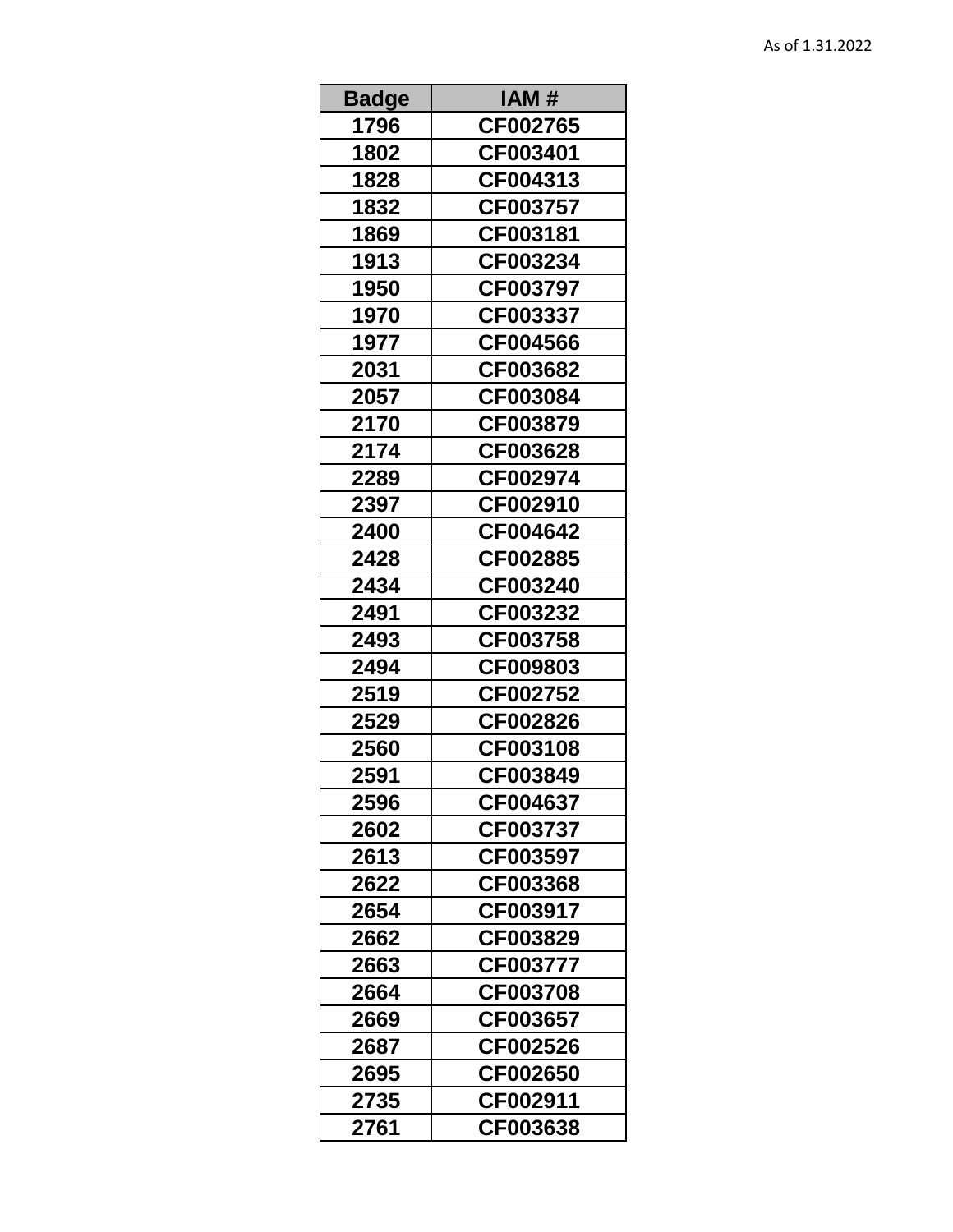| <b>Badge</b> | IAM #    |
|--------------|----------|
| 2811         | CF003023 |
| 2816         | CF002747 |
| 2829         | CF003195 |
| 2837         | CF003795 |
| 2885         | CF002610 |
| 2889         | CF002767 |
| 2894         | CF002948 |
| 2901         | CF003684 |
| 2914         | CF003577 |
| 2915         | CF003332 |
| 2956         | CF003196 |
| 2957         | CF003859 |
| 2987         | CF003596 |
| 3012         | CF003333 |
| 3017         | CF003364 |
| 3025         | CF003786 |
| 3042         | CF003835 |
| 3077         | CF003515 |
| 3103         | CF002715 |
| 3111         | CF002759 |
| 3120         | CF003059 |
| 3158         | CF002537 |
| 3196         | CF003329 |
| 3222         | CF003117 |
| 3237         | CF003616 |
| 3256         | CF003505 |
| 3322         | CF003881 |
| 3351         | CF004639 |
| 3557         | CF003098 |
| 3610         | CF003092 |
| 3756         | CF009998 |
| 4004         | CF003369 |
| 4014         | CF003495 |
| 4018         | CF003116 |
| 4031         | CF002680 |
| 4042         | CF003036 |
| 4051         | CF003703 |
| 4074         | CF002785 |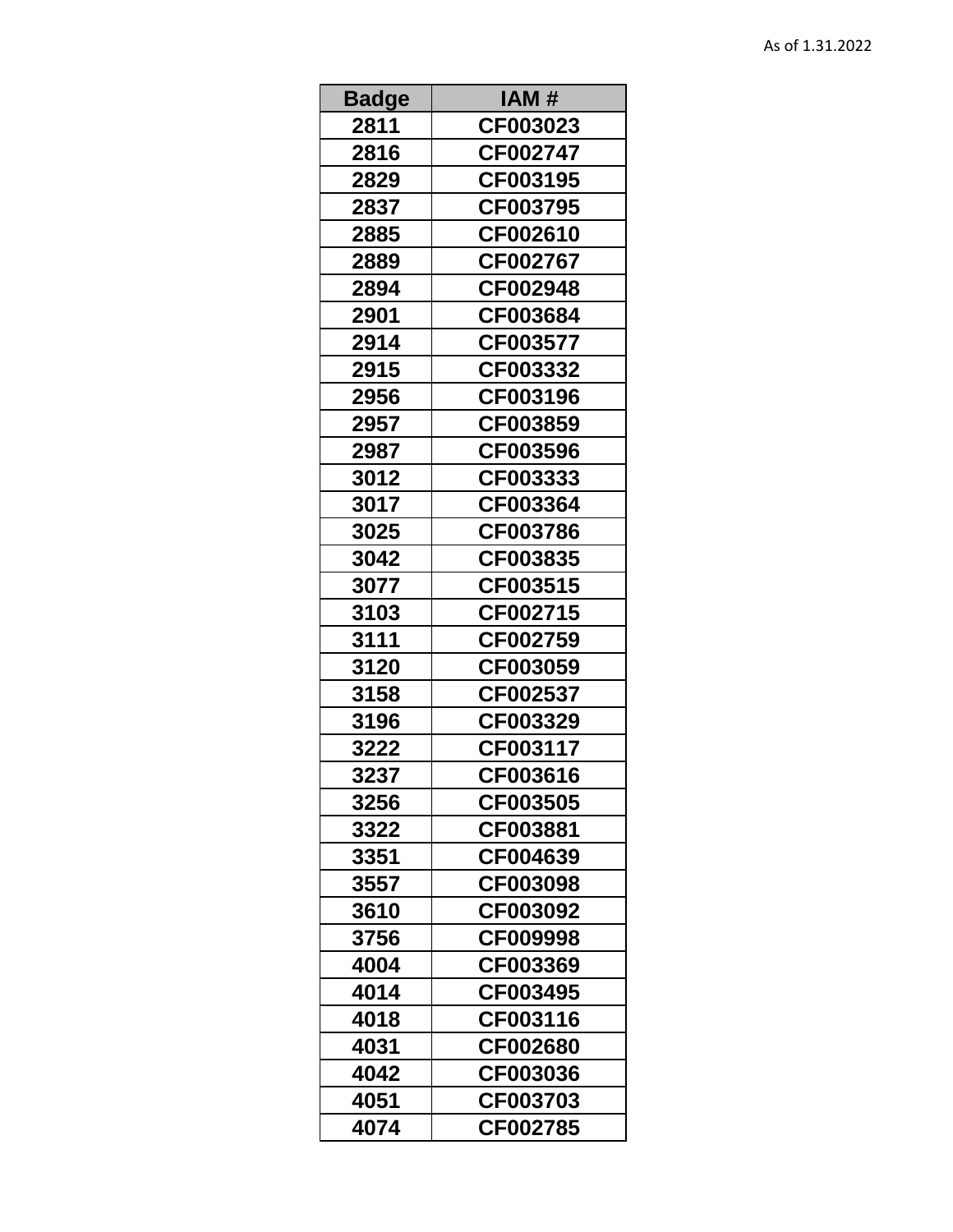| <b>Badge</b> | IAM #    |
|--------------|----------|
| 4091         | CF003045 |
| 4107         | CF003384 |
| 4144         | CF002923 |
| 4145         | CF003372 |
| 4159         | CF002899 |
| 4213         | CF003038 |
| 4221         | CF003065 |
| 4331         | CF009949 |
| 4420         | CF003966 |
| 4467         | CF009779 |
| 4491         | CF003341 |
| 4492         | CF003963 |
| 4517         | CF004558 |
| 4572         | CF003738 |
| 4704         | CF003634 |
| 4762         | CF003646 |
| 4795         | CF003902 |
| 4870         | CF003348 |
| 4871         | CF003545 |
| 5027         | CF003162 |
| 5061         | CF003310 |
| 5068         | CF009133 |
| 5096         | CF003955 |
| 5131         | CF002721 |
| 5189         | CF002735 |
| 5237         | CF003068 |
| 5314         | CF003097 |
| 5430         | CF003044 |
| 5431         | CF002806 |
| 5624         | CF004552 |
| 5786         | CF003209 |
| 5795         | CF003875 |
| 5797         | CF009804 |
| 5804         | CF009369 |
| 5907         | CF003238 |
| 5918         | CF002539 |
| 5981         | CF003852 |
| 6008         | CF003775 |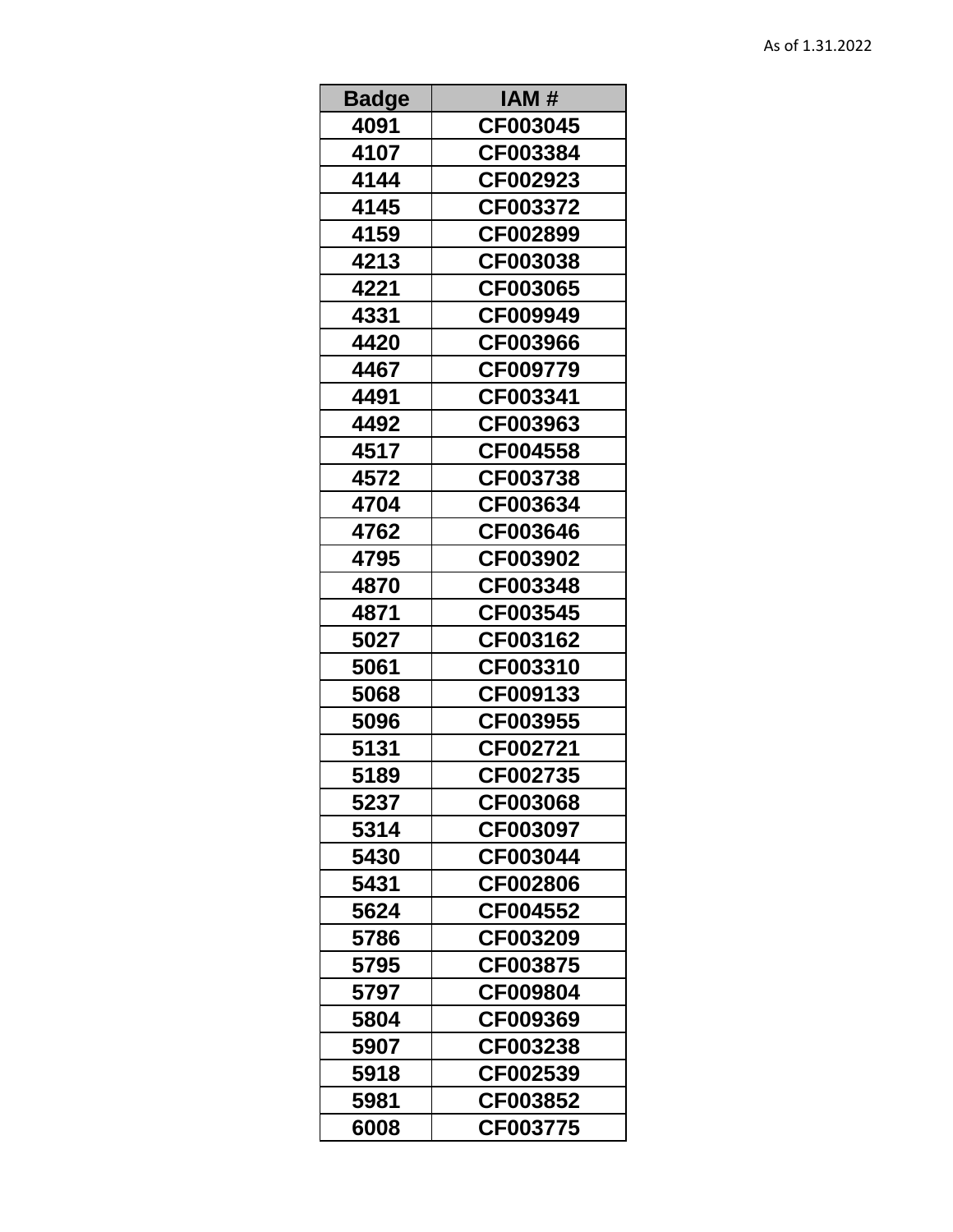| <b>Badge</b> | IAM #    |
|--------------|----------|
| 6069         | CF002625 |
| 6171         | CF003237 |
| 6179         | CF003650 |
| 6186         | CF003500 |
| 6191         | CF003361 |
| 6206         | CF002756 |
| 6207         | CF002958 |
| 6221         | CF003281 |
| 6223         | CF003819 |
| 6230         | CF003735 |
| 6342         | CF003864 |
| 6503         | CF002656 |
| 6509         | CF009379 |
| 6597         | CF003589 |
| 6648         | CF003520 |
| 6772         | CF002982 |
| 6800         | CF003386 |
| 6917         | CL023483 |
| 6992         | CF003900 |
| 7002         | CF004306 |
| 7104         | CF003163 |
| 7120         | CF003947 |
| 7181         | CF003845 |
| 7183         | CF003618 |
| 7207         | CF003806 |
| 7240         | CF009483 |
| 7260         | CF009384 |
| 7284         | CF002927 |
| 7299         | CF003694 |
| 7314         | CF003034 |
| 7458         | CF004527 |
| 7476         | CF003134 |
| 7477         | CF003178 |
| 7493         | CF009397 |
| 7495         | CF003300 |
| 7510         | CF003007 |
| 7512         | CF010100 |
| 7541         | CF003382 |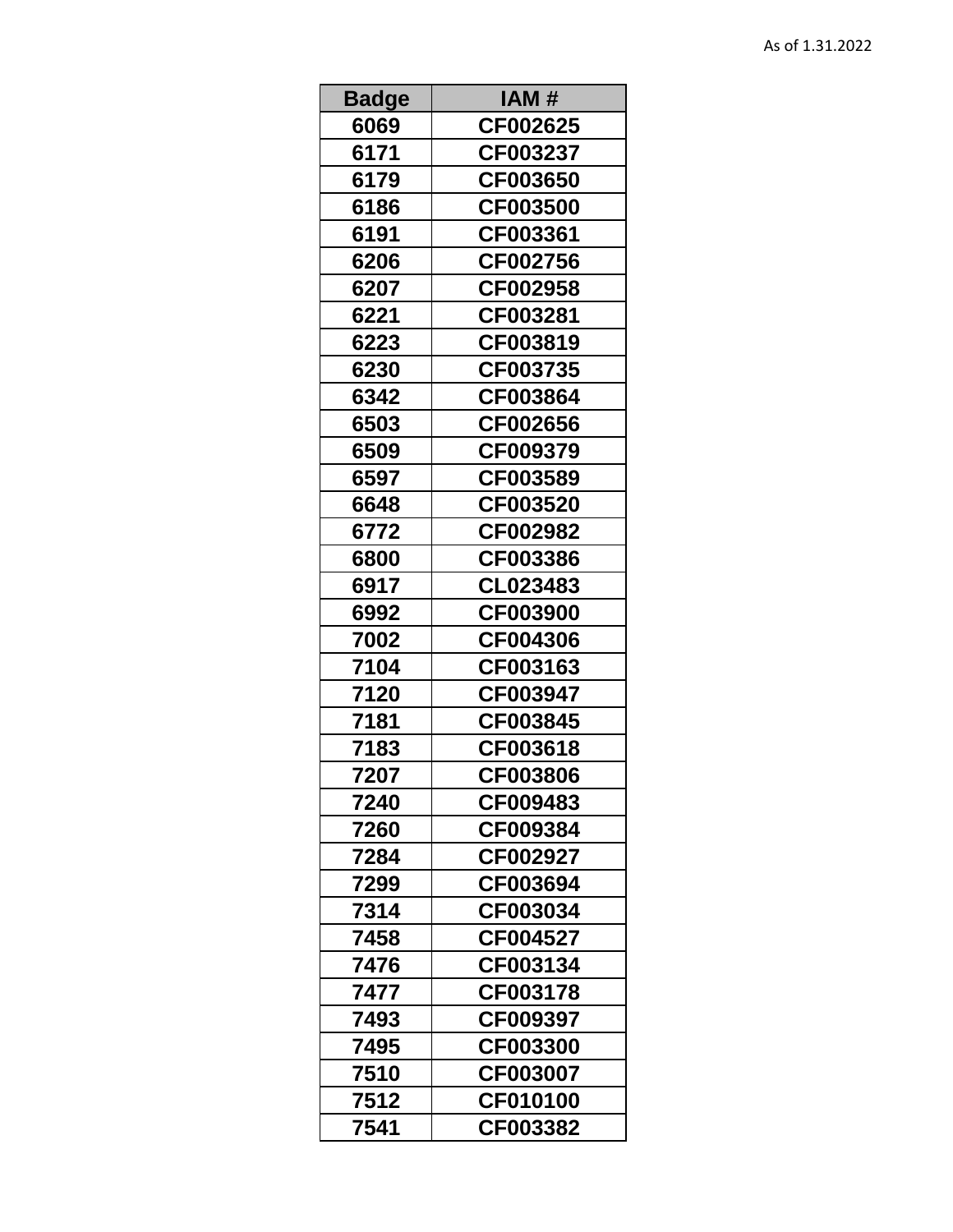| <b>Badge</b> | IAM #    |
|--------------|----------|
| 7577         | CF003842 |
| 7619         | CF002640 |
| 7690         | CF002800 |
| 7693         | CF003139 |
| 7700         | CF003640 |
| 7726         | CF003336 |
| 7743         | CF003867 |
| 7785         | CF004478 |
| 7814         | CF003430 |
| 7902         | CF003770 |
| 7907         | CF010129 |
| 7909         | CF003462 |
| 7970         | CF003969 |
| 7986         | CF003111 |
| 8044         | CF003732 |
| 8045         | CF003551 |
| 8074         | CF003665 |
| 8092         | CF004634 |
| 8141         | CF003517 |
| 8173         | CF003504 |
| 8228         | CF003099 |
| 8256         | CF002694 |
| 8291         | CF002730 |
| 8321         | CF003570 |
| 8358         | CF002648 |
| 8370         | CF002507 |
| 8374         | CF003066 |
| 8408         | CF003625 |
| 8546         | CF002709 |
| 8571         | CF003135 |
| 8574         | CF002993 |
| 8608         | CF003636 |
| 8626         | CF003173 |
| 8632         | CF003639 |
| 8656         | CF003719 |
| 8701         | CF002829 |
| 8710         | CF002550 |
| 8723         | CF003872 |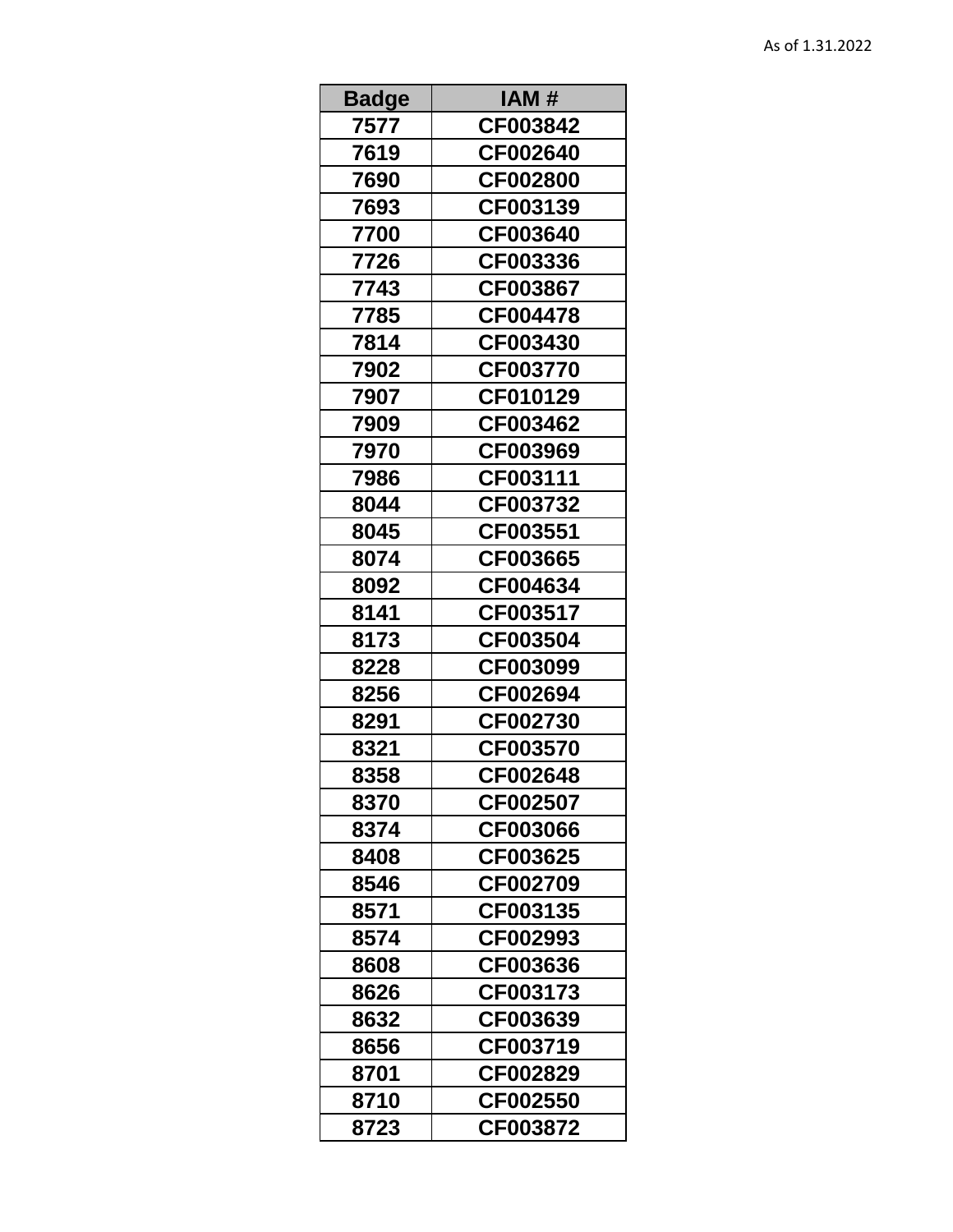| <b>Badge</b> | IAM #    |
|--------------|----------|
| 8767         | CF003973 |
| 8790         | CF002514 |
| 8809         | CF003723 |
| 8851         | CF002783 |
| 8877         | CF003057 |
| 8891         | CF003557 |
| 8911         | CF003847 |
| 8922         | CF009792 |
| 8927         | CF003704 |
| 8929         | CF003965 |
| 8944         | CF004468 |
| 8963         | CF003179 |
| 8989         | CF003587 |
| 9124         | CF003925 |
| 9145         | CF002665 |
| 9146         | CF004225 |
| 9179         | CF003122 |
| 9201         | CF002525 |
| 9223         | CF002895 |
| 9273         | CF003043 |
| 9303         | CF003024 |
| 9311         | CF003129 |
| 9314         | CF003948 |
| 9359         | CF002840 |
| 9381         | CF003936 |
| 9392         | CF003808 |
| 9457         | CF003687 |
| 9473         | CF003619 |
| 9504         | CF003649 |
| 9516         | CF003519 |
| 9543         | CF003414 |
| 9581         | CF002604 |
| 9612         | CF003796 |
| 9624         | CF002685 |
| 9630         | CF002722 |
| 9700         | CF004221 |
| 9754         | CF003248 |
| 9813         | CF003474 |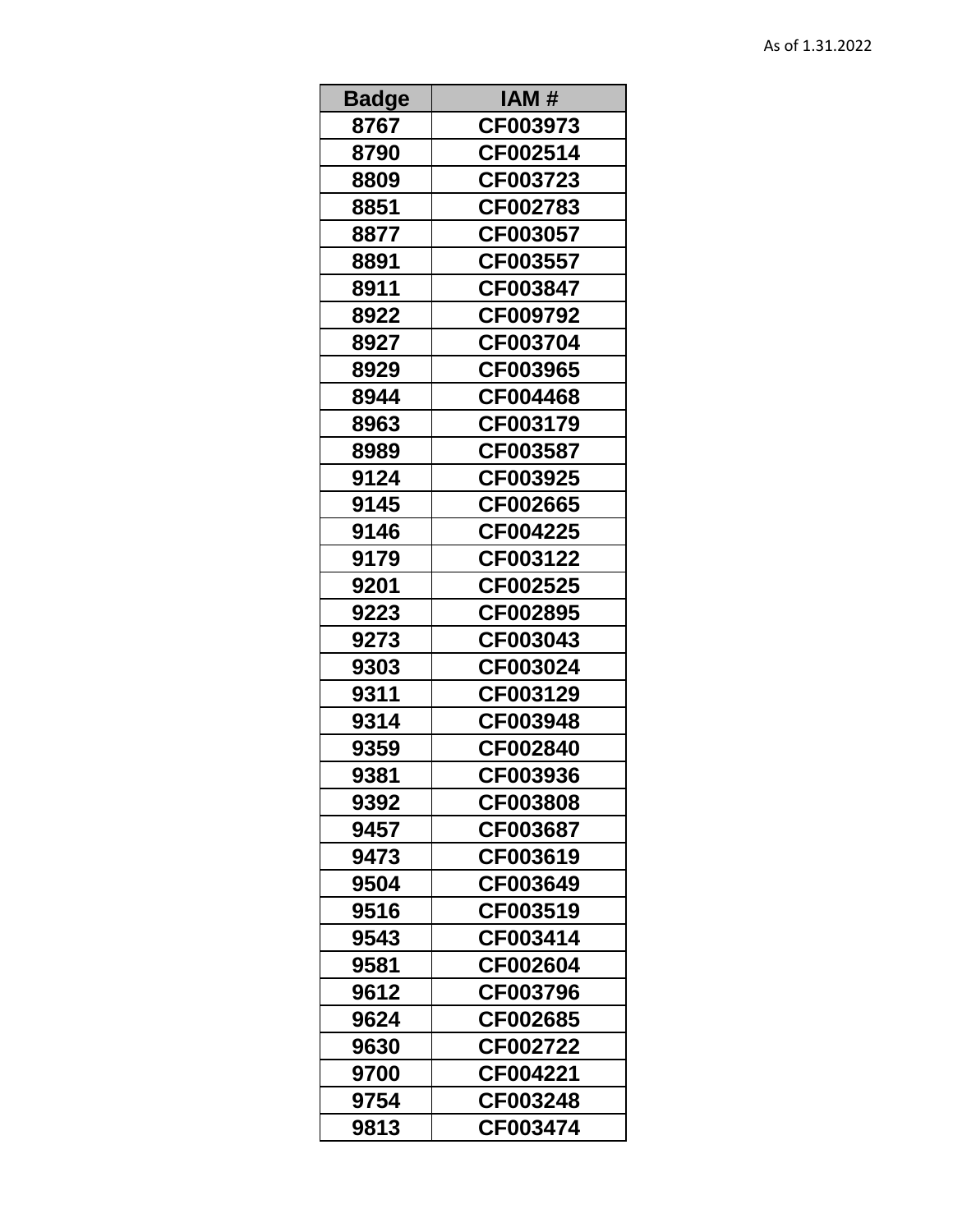| <b>Badge</b> | IAM #    |
|--------------|----------|
| 9814         | CF002624 |
| 9822         | CF003840 |
| 9827         | CF003660 |
| 9832         | CF003543 |
| 9834         | CF003556 |
| 9837         | CF004389 |
| 9840         | CF003582 |
| 9843         | CF003432 |
| 9973         | CF002570 |
| 9975         | CF002601 |
| 9980         | CF002713 |
| 9986         | CF002807 |
| 9994         | CF002886 |
| 9997         | CF003056 |
| 10013        | CF002561 |
| 10018        | CF002836 |
| 10021        | CF003119 |
| 10022        | CF003188 |
| 10023        | CF003194 |
| 10025        | CF003912 |
| 10026        | CF003941 |
| 10029        | CF003760 |
| 10030        | CF003789 |
| 10032        | CF004304 |
| 10035        | CF003453 |
| 10049        | CF004567 |
| 10050        | CF004568 |
| 10054        | CF004575 |
| 10055        | CF004576 |
| 10057        | CF004577 |
| 10063        | CF004570 |
| 10067        | CF004573 |
| 10071        | CF004582 |
| 10072        | CF004588 |
| 10075        | CF004596 |
| 10078        | CF004591 |
| 10080        | CF004599 |
| 10082        | CF004585 |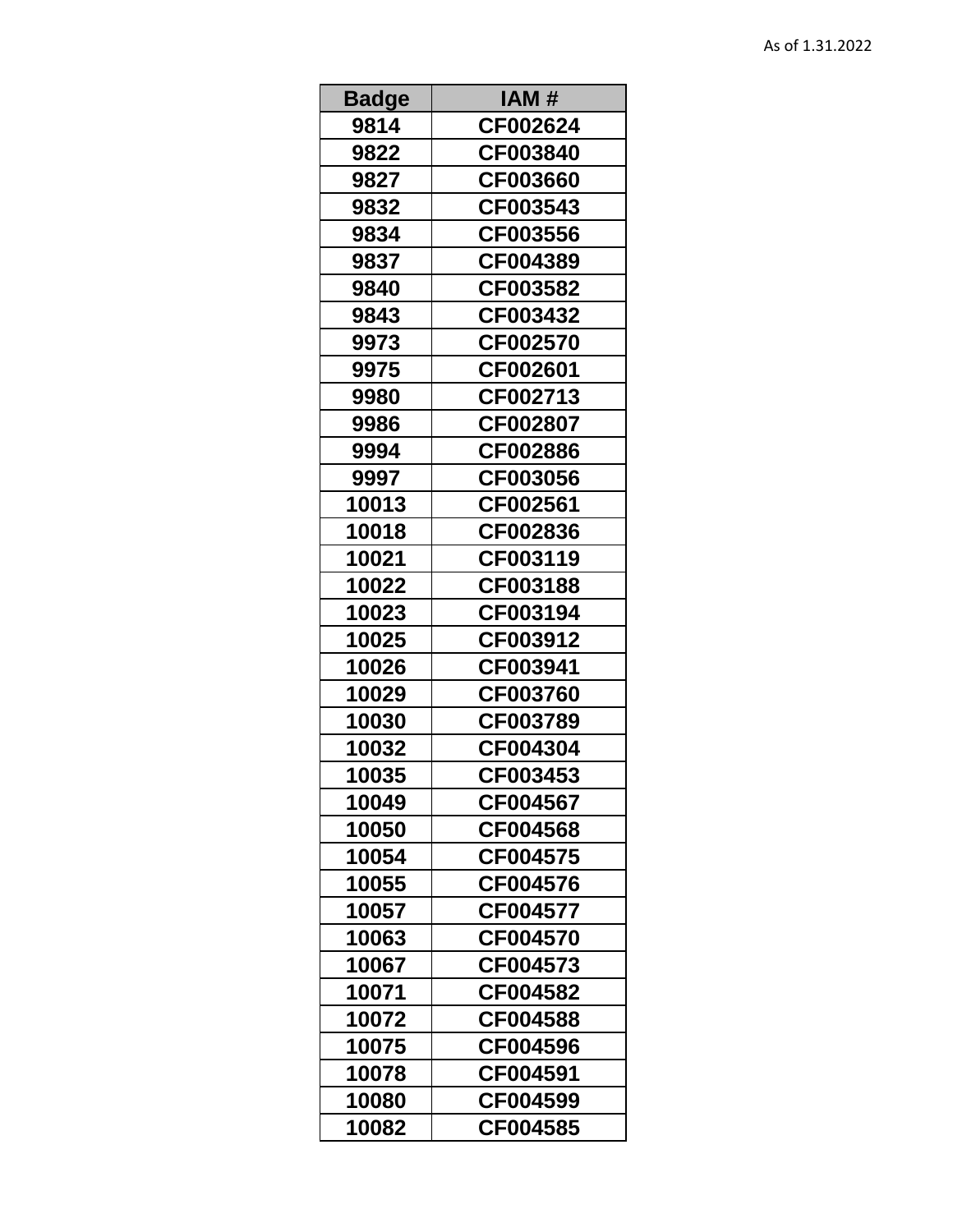| <b>Badge</b> | IAM #    |
|--------------|----------|
| 10086        | CF004590 |
| 10094        | CF004617 |
| 10097        | CF004612 |
| 10101        | CF004614 |
| 10102        | CF004616 |
| 10107        | CF004626 |
| 10108        | CF004606 |
| 10109        | CF004611 |
| 10110        | CF004620 |
| 10118        | CF004618 |
| 10119        | CF004627 |
| 10120        | CF004619 |
| 10124        | CF004631 |
| 10128        | CF004141 |
| 10131        | CF003322 |
| 10135        | CF004456 |
| 10136        | CF004457 |
| 10143        | CF004462 |
| 10148        | CF004454 |
| 10150        | CF004460 |
| 10152        | CF004466 |
| 10153        | CF004485 |
| 10156        | CF004496 |
| 10158        | CF004500 |
| 10160        | CF004139 |
| 10161        | CF004484 |
| 10163        | CF004480 |
| 10167        | CF004493 |
| 10168        | CF004499 |
| 10170        | CF004486 |
| 10171        | CF004488 |
| 10173        | CF004464 |
| 10175        | CF004487 |
| 10178        | CF004495 |
| 10179        | CF004497 |
| 10180        | CF004498 |
| 10181        | CF004481 |
| 10186        | CF004506 |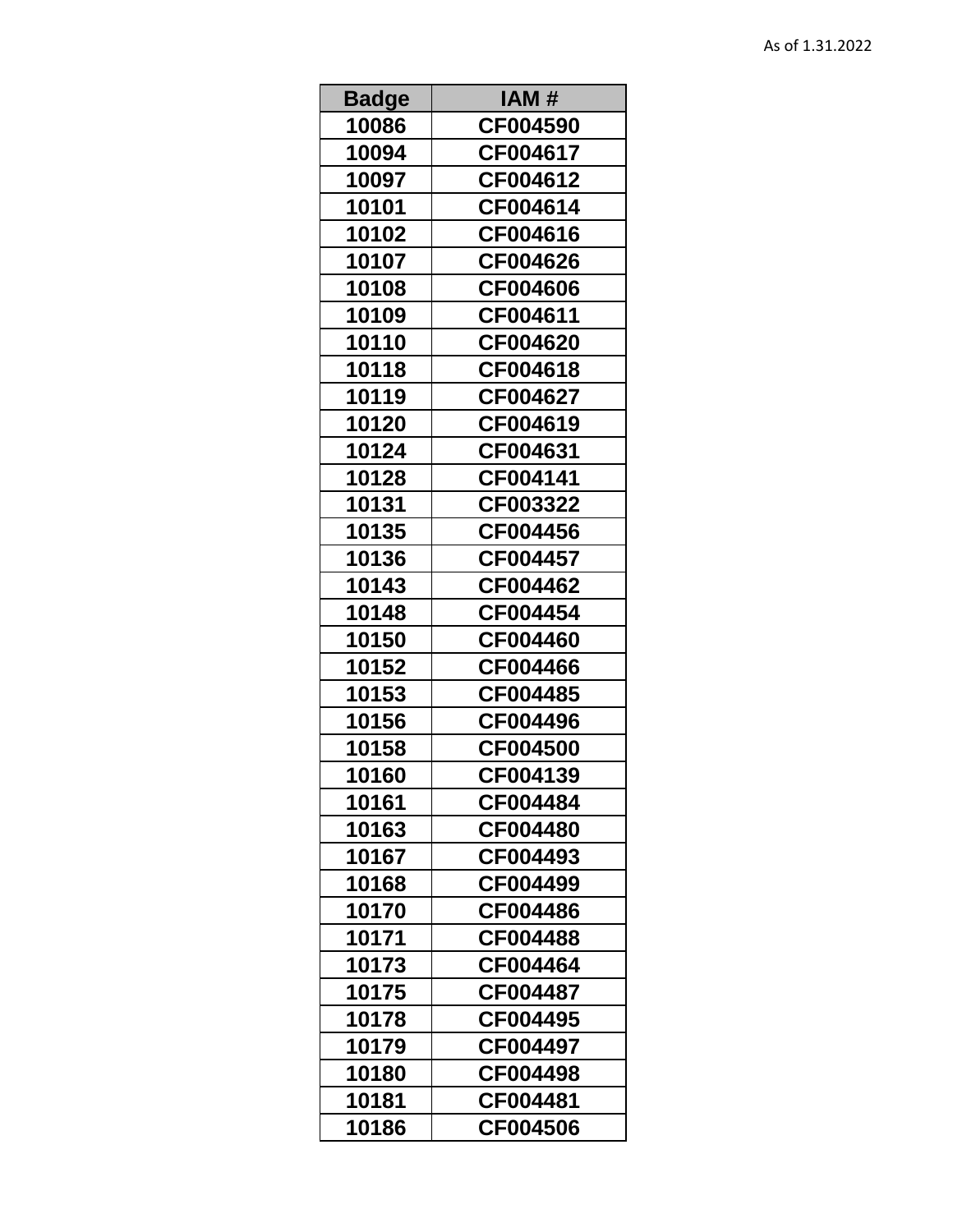| <b>Badge</b> | IAM #           |
|--------------|-----------------|
| 10190        | CF004509        |
| 10192        | CF004512        |
| 10195        | CF004515        |
| 10198        | CF004517        |
| 10199        | CF004518        |
| 10204        | CF004523        |
| 10207        | CF004521        |
| 10211        | CF004526        |
| 10212        | CF004531        |
| 10215        | CF004528        |
| 10217        | CF004530        |
| 10218        | CF004532        |
| 10219        | CF004533        |
| 10238        | CF004545        |
| 10246        | CF004376        |
| 10249        | CF004366        |
| 10251        | CF004379        |
| 10254        | CF004381        |
| 10257        | CF004374        |
| 10259        | CF004370        |
| 10262        | CF004382        |
| 10263        | CF004372        |
| 10265        | CF004368        |
| 10269        | CF004361        |
| 10270        | CF004378        |
| 10284        | CF004365        |
| 10294        | <b>CF004404</b> |
| 10295        | CF004428        |
| 10298        | <b>CF004407</b> |
| 10299        | CF004094        |
| 10302        | CF004409        |
| 10306        | CF004414        |
| 10312        | CF004402        |
| 10314        | CF004410        |
| 10315        | CF004403        |
| 10325        | CF004412        |
| 10334        | CF004419        |
| 10337        | CF004429        |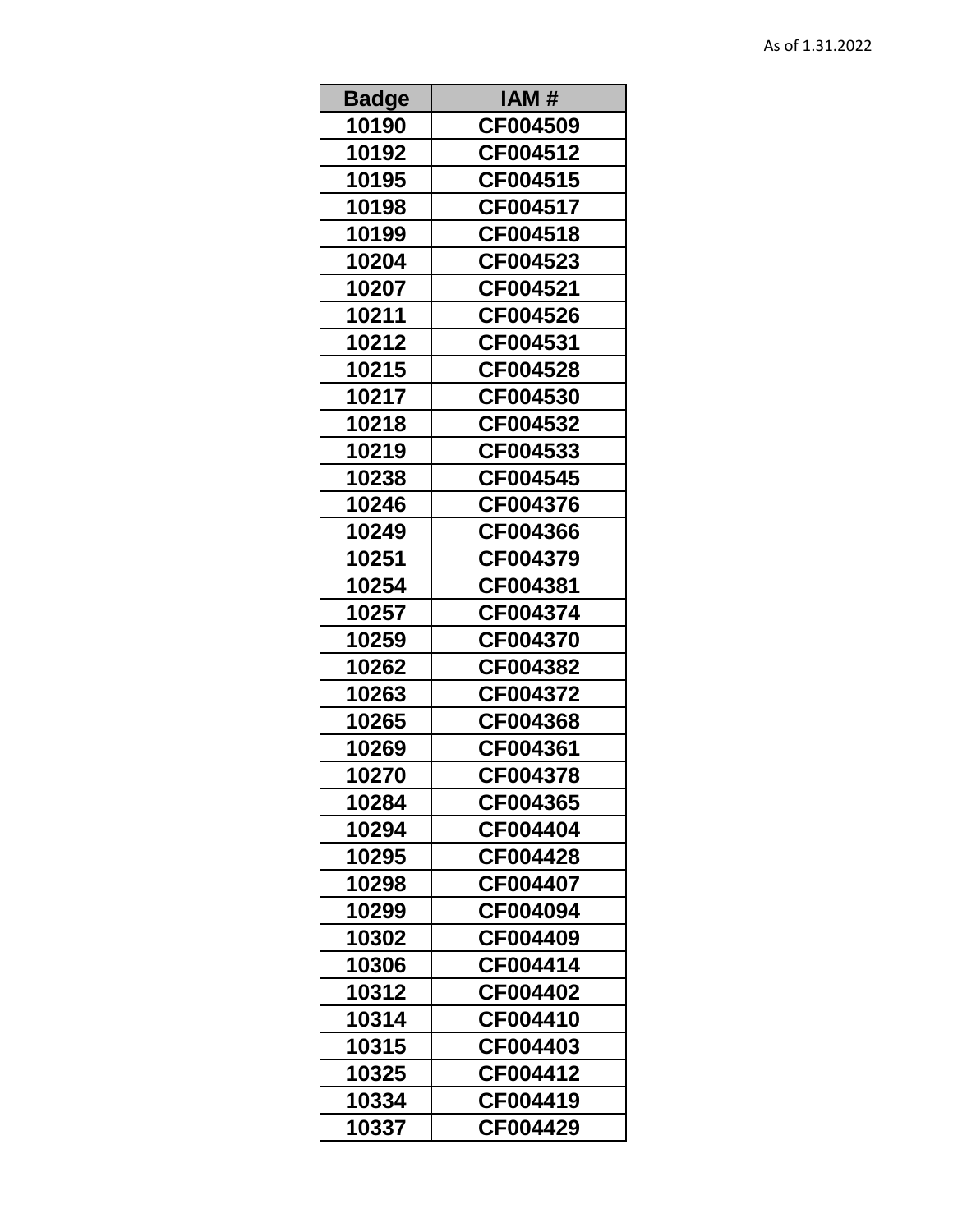| <b>Badge</b> | IAM #    |
|--------------|----------|
| 10338        | CF004432 |
| 10340        | CF004443 |
| 10352        | CF004437 |
| 10360        | CF004446 |
| 10362        | CF004426 |
| 10364        | CF004434 |
| 10368        | CF004449 |
| 10370        | CF004451 |
| 10373        | CF004277 |
| 10375        | CF004279 |
| 10380        | CF004285 |
| 10384        | CL023430 |
| 10385        | CF004288 |
| 10389        | CF004289 |
| 10390        | CF004290 |
| 10392        | CF004292 |
| 10395        | CF004293 |
| 10401        | CF004297 |
| 10402        | CF004298 |
| 10416        | CF004317 |
| 10417        | CF004323 |
| 10420        | CF004318 |
| 10425        | CF004325 |
| 10432        | CF004178 |
| 10436        | CF004182 |
| 10438        | CF004351 |
| 10439        | CF004353 |
| 10447        | CF004181 |
| 10449        | CF004352 |
| 10454        | CF004190 |
| 10458        | CF004194 |
| 10467        | CF004187 |
| 10470        | CF004192 |
| 10472        | CF004211 |
| 10477        | CF004198 |
| 10479        | CF004206 |
| 10481        | CF004203 |
| 10482        | CF004205 |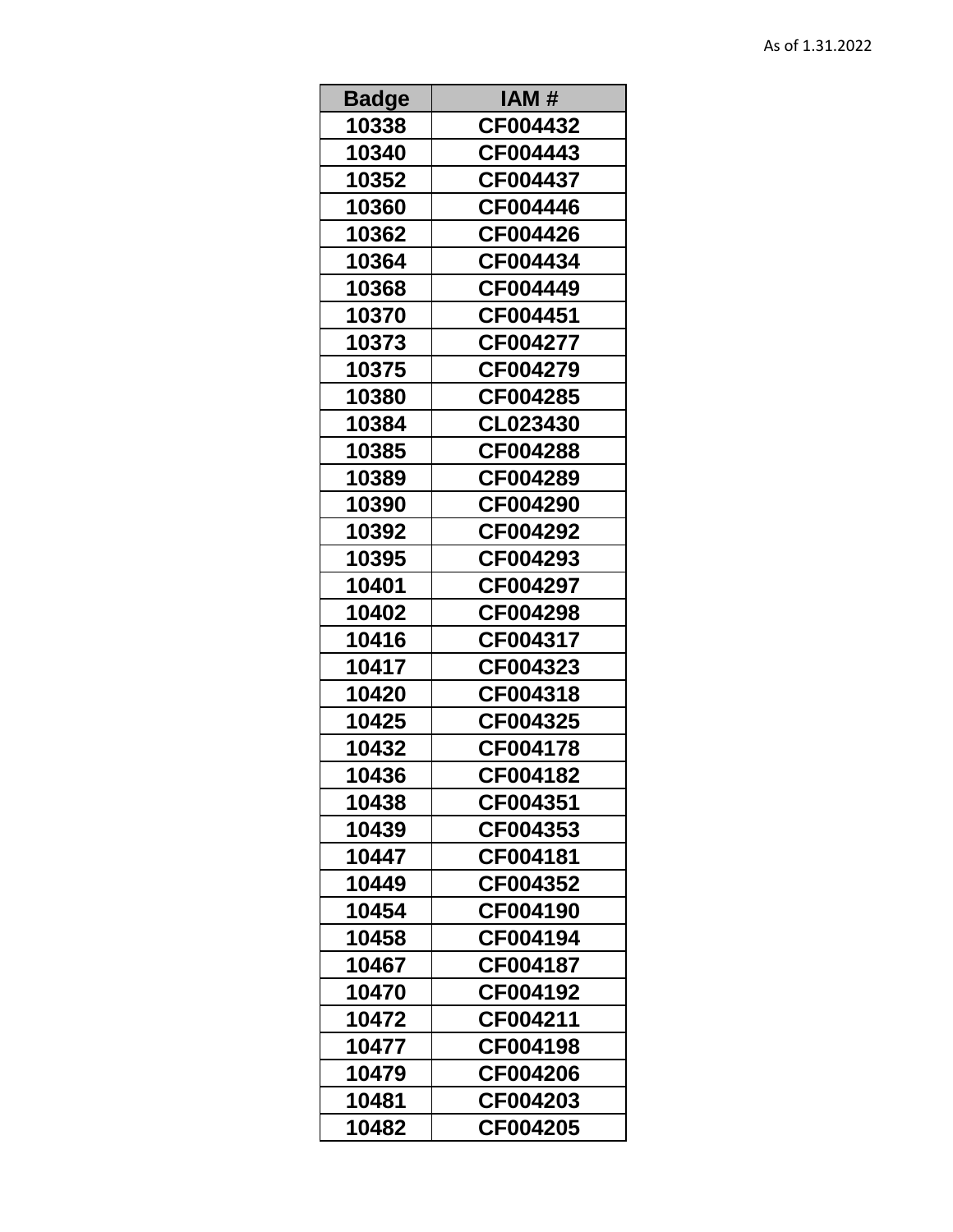| <b>Badge</b> | IAM #    |
|--------------|----------|
| 10483        | CF004214 |
| 10484        | CF004207 |
| 10485        | CF004208 |
| 10489        | CF004216 |
| 10495        | CF004199 |
| 10503        | CF004136 |
| 10517        | CF004345 |
| 10518        | CF004346 |
| 10521        | CF004233 |
| 10523        | CF004241 |
| 10524        | CF004245 |
| 10525        | CF004246 |
| 10526        | CF004247 |
| 10527        | CF004244 |
| 10530        | CF004341 |
| 10532        | CF004343 |
| 10533        | CF004238 |
| 10534        | CF004242 |
| 10535        | CF004240 |
| 10540        | CF004239 |
| 10541        | CF004243 |
| 10544        | CF004348 |
| 10551        | CF004330 |
| 10552        | CF004331 |
| 10553        | CF004335 |
| 10554        | CF004336 |
| 10555        | CF004255 |
| 10556        | CF004256 |
| 10557        | CF004258 |
| 10558        | CF004259 |
| 10559        | CF004261 |
| 10560        | CF004081 |
| 10561        | CF004082 |
| 10568        | CF004260 |
| 10576        | CF004262 |
| 10579        | CF004083 |
| 10583        | CF004263 |
| 10603        | CF004091 |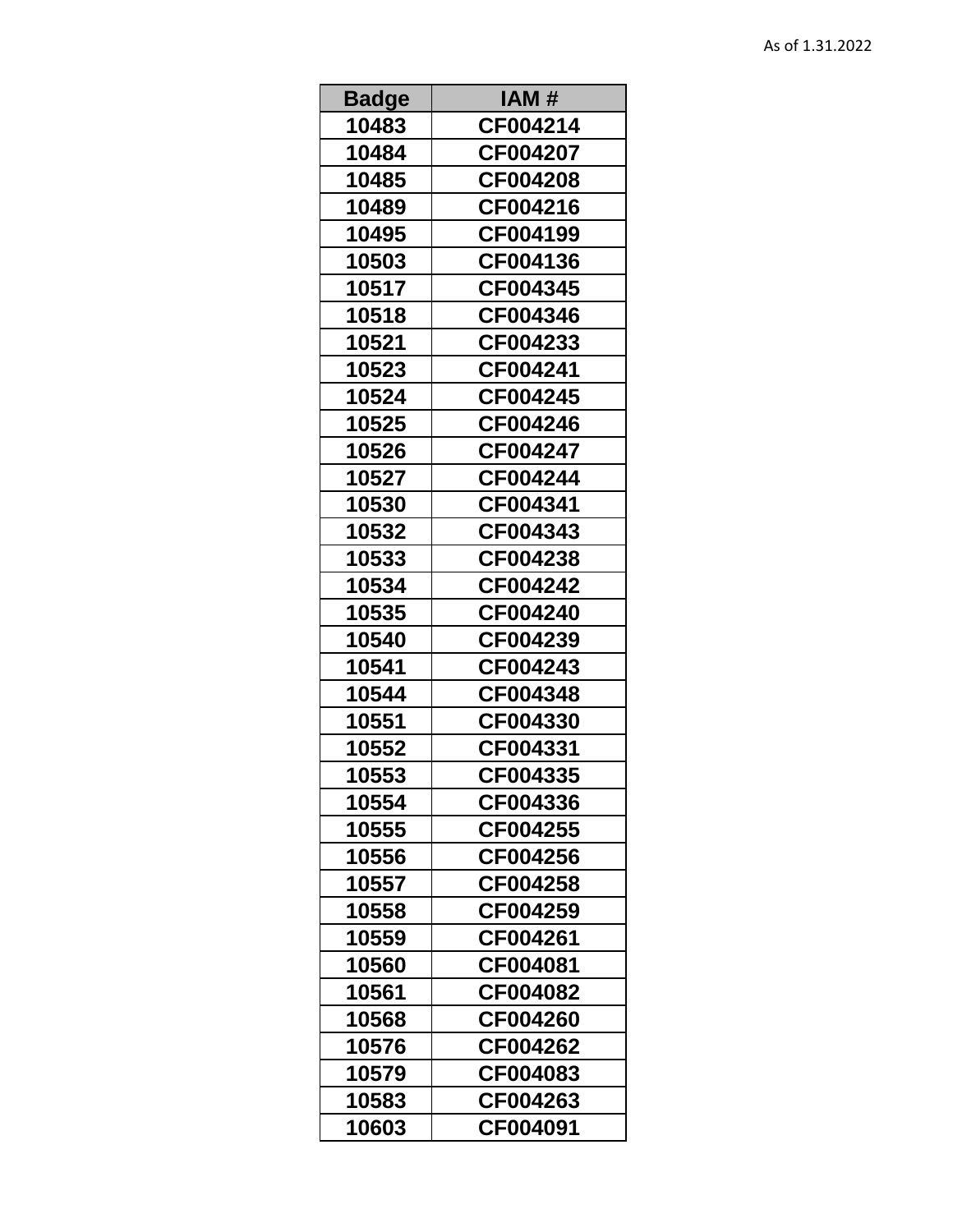| <b>Badge</b> | IAM #           |
|--------------|-----------------|
| 10612        | CF004089        |
| 10613        | CF004092        |
| 10614        | CF004098        |
| 10615        | CF004099        |
| 10617        | CF004253        |
| 10621        | CF004100        |
| 10636        | CF004111        |
| 10637        | CF004112        |
| 10638        | CF004113        |
| 10641        | CF004117        |
| 10645        | CF004106        |
| 10647        | CF004109        |
| 10651        | CF004110        |
| 10652        | CF004114        |
| 10656        | CF004105        |
| 10661        | CF004121        |
| 10666        | CF004123        |
| 10671        | CF004127        |
| 10673        | CF004129        |
| 10674        | CF004120        |
| 10678        | CF004128        |
| 10680        | CF004131        |
| 10681        | CF004133        |
| 10687        | CF004152        |
| 10690        | CF004149        |
| 10694        | CF004268        |
| 10695        | CF004269        |
| 10696        | <b>CF004270</b> |
| 10700        | CF004272        |
| 10701        | CF004273        |
| 10703        | CF004266        |
| 10705        | CF004274        |
| 10710        | CF004159        |
| 10714        | CF004158        |
| 10716        | CF004161        |
| 10722        | CF004164        |
| 10725        | CF004166        |
| 10729        | CF004169        |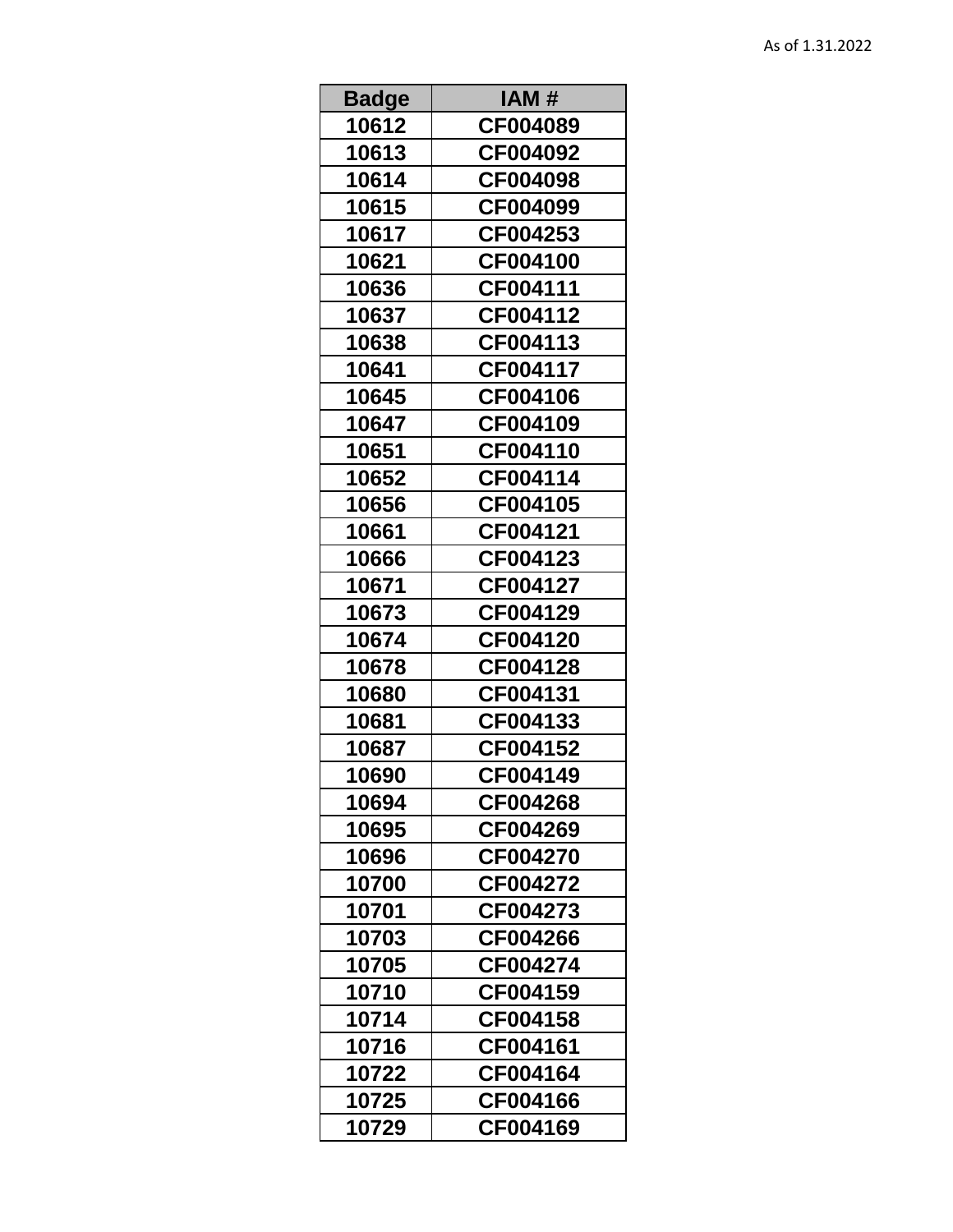| <b>Badge</b> | IAM #           |
|--------------|-----------------|
| 10740        | CF004008        |
| 10743        | CF004012        |
| 10744        | CF004014        |
| 10745        | CF004016        |
| 10747        | CF004021        |
| 10748        | CF004022        |
| 10750        | CF004007        |
| 10752        | CF004011        |
| 10753        | CF004173        |
| 10754        | CF004004        |
| 10755        | CF004017        |
| 10757        | CF004020        |
| 10758        | <b>CF004000</b> |
| 10760        | CF004003        |
| 10769        | CF004024        |
| 10770        | CF004025        |
| 10774        | CF004031        |
| 10775        | CF004035        |
| 10777        | CF004029        |
| 10782        | CF004030        |
| 10783        | CF004033        |
| 10784        | CF004036        |
| 10786        | CF004032        |
| 10790        | CF004040        |
| 10794        | CF004042        |
| 10797        | CF004044        |
| 10803        | <b>CF004047</b> |
| 10806        | CF004043        |
| 10810        | CF004048        |
| 10817        | CF004053        |
| 10819        | CF004054        |
| 10820        | CF004050        |
| 10821        | CF004057        |
| 10823        | CF004051        |
| 10834        | CF004063        |
| 10837        | CF004059        |
| 10845        | CF004068        |
| 10851        | CF004070        |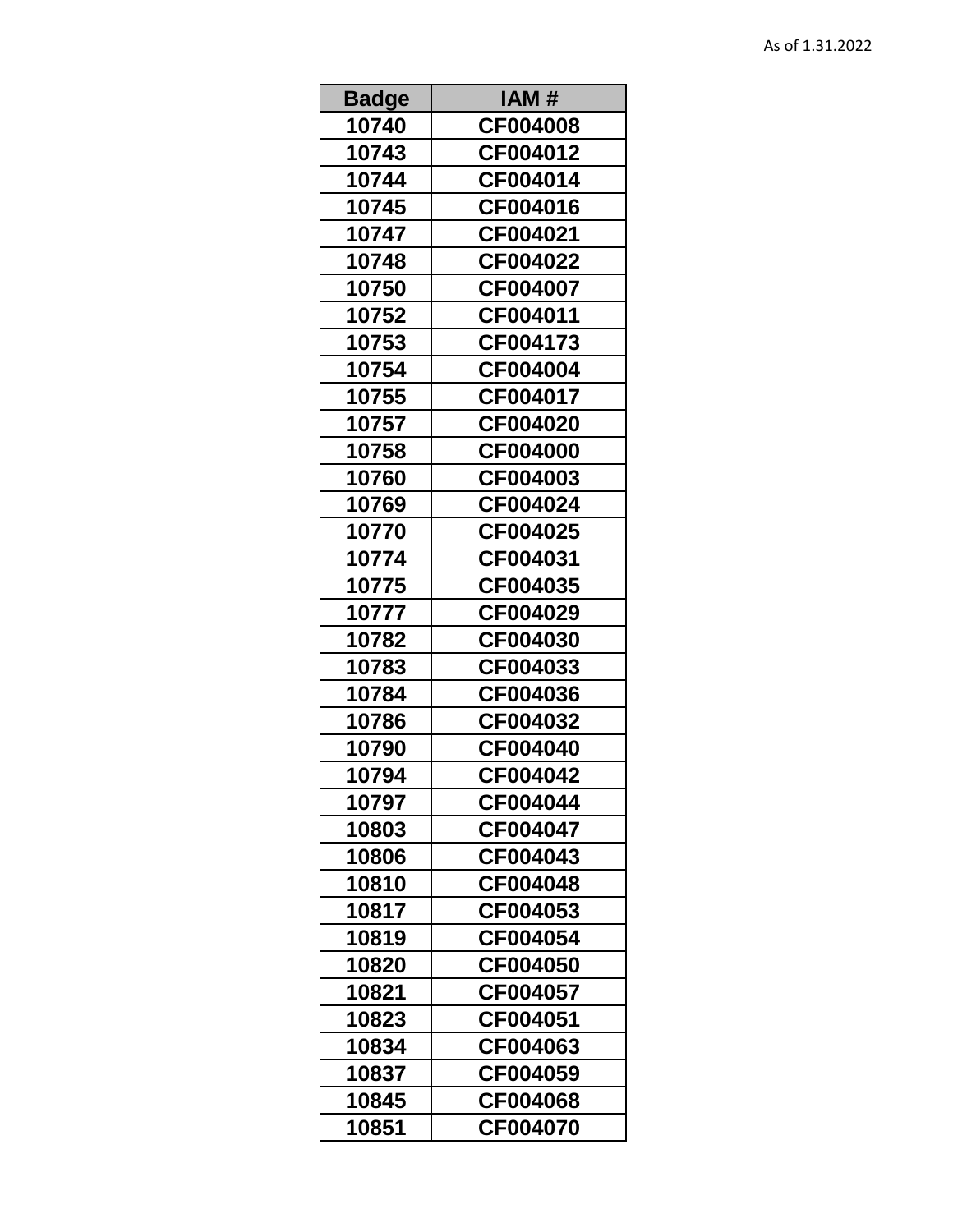| <b>Badge</b> | IAM #           |
|--------------|-----------------|
| 10858        | CF004073        |
| 10863        | CF004079        |
| 10865        | CF004080        |
| 10866        | CF002584        |
| 10871        | CF002583        |
| 10872        | CF004074        |
| 10873        | CF002833        |
| 10874        | CF003986        |
| 10876        | CF002750        |
| 10878        | CF002915        |
| 10880        | <b>CF003000</b> |
| 10884        | CF002832        |
| 10885        | CF002667        |
| 10886        | CF002749        |
| 10892        | CF002916        |
| 10899        | CF003983        |
| 10904        | CF003166        |
| 10910        | CF003992        |
| 10911        | CF003994        |
| 10914        | CF003998        |
| 10917        | CF003987        |
| 10919        | CF003996        |
| 10920        | CF003988        |
| 10930        | CF003985        |
| 10933        | CF003990        |
| 10936        | CF003999        |
| 11004        | CF007776        |
| 11007        | CF007890        |
| 11009        | CF007797        |
| 11010        | CF007873        |
| 11013        | <b>CF007777</b> |
| 11017        | CF007877        |
| 11023        | CF007835        |
| 11027        | CF007946        |
| 11032        | CF007836        |
| 11037        | CF007785        |
| 11038        | CF007848        |
| 11040        | CF007855        |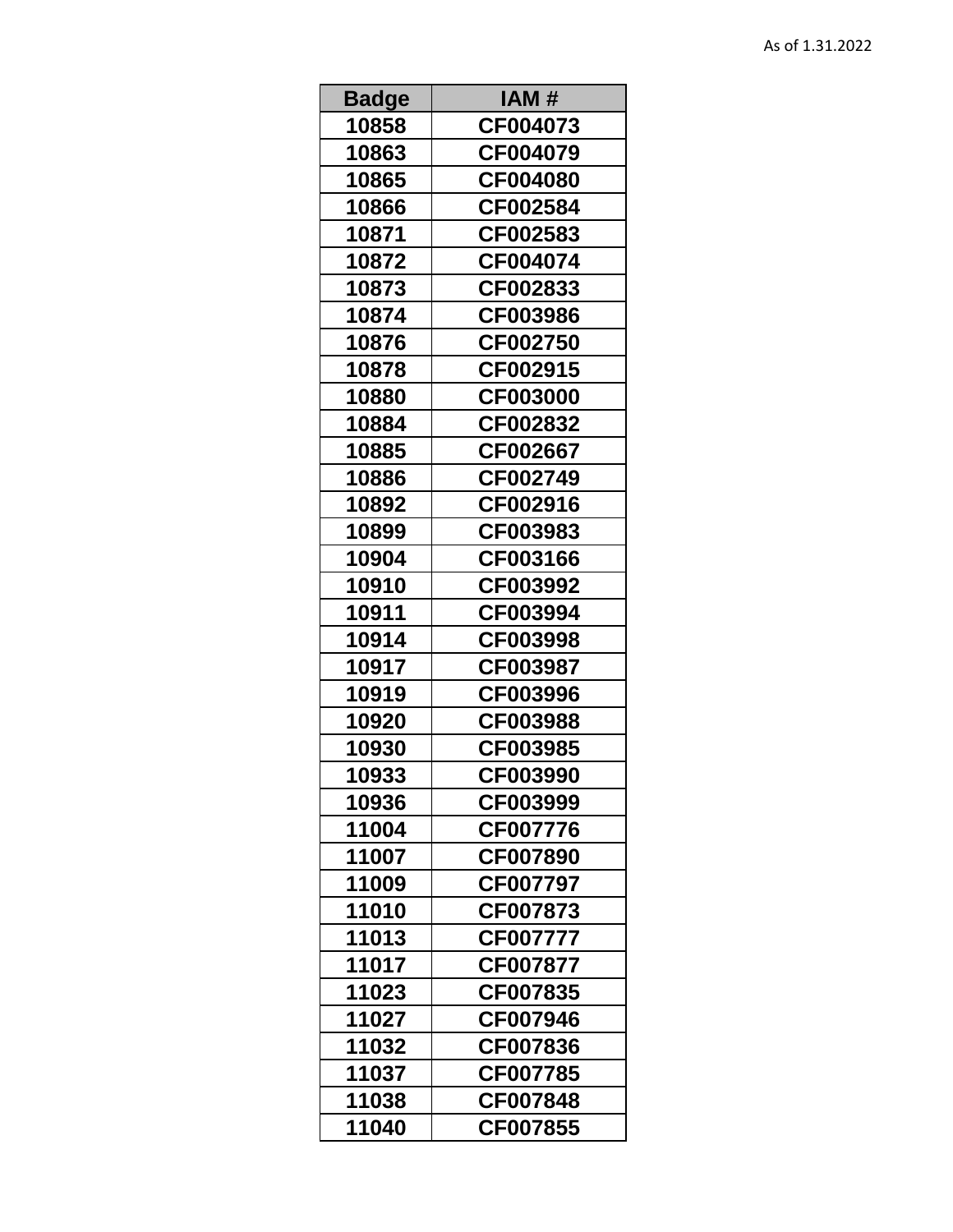| <b>Badge</b> | IAM #           |
|--------------|-----------------|
| 11053        | CF007934        |
| 11055        | CF007715        |
| 11056        | CF007787        |
| 11064        | CF007984        |
| 11065        | CF007974        |
| 11068        | CF007770        |
| 11075        | CF007775        |
| 11084        | CF008246        |
| 11085        | CF007917        |
| 11087        | CF007926        |
| 11094        | CF007781        |
| 11095        | CF007733        |
| 11105        | CF007703        |
| 11110        | CF007802        |
| 11114        | CF007815        |
| 11115        | CF007778        |
| 11116        | CF007913        |
| 11118        | CF007897        |
| 11121        | CF008584        |
| 11125        | CF008001        |
| 11128        | CF007958        |
| 11134        | CF007754        |
| 11137        | CF007850        |
| 11138        | CF007900        |
| 11142        | CF007800        |
| 11155        | CF007843        |
| 11157        | CF007960        |
| 11164        | CF007992        |
| 11170        | CF007957        |
| 11185        | CF007757        |
| 11187        | <b>CF007720</b> |
| 11190        | CF007939        |
| 11204        | CF008683        |
| 11214        | CF007793        |
| 11223        | CF007959        |
| 11232        | CF007803        |
| 11233        | CF007860        |
| 11240        | CF007829        |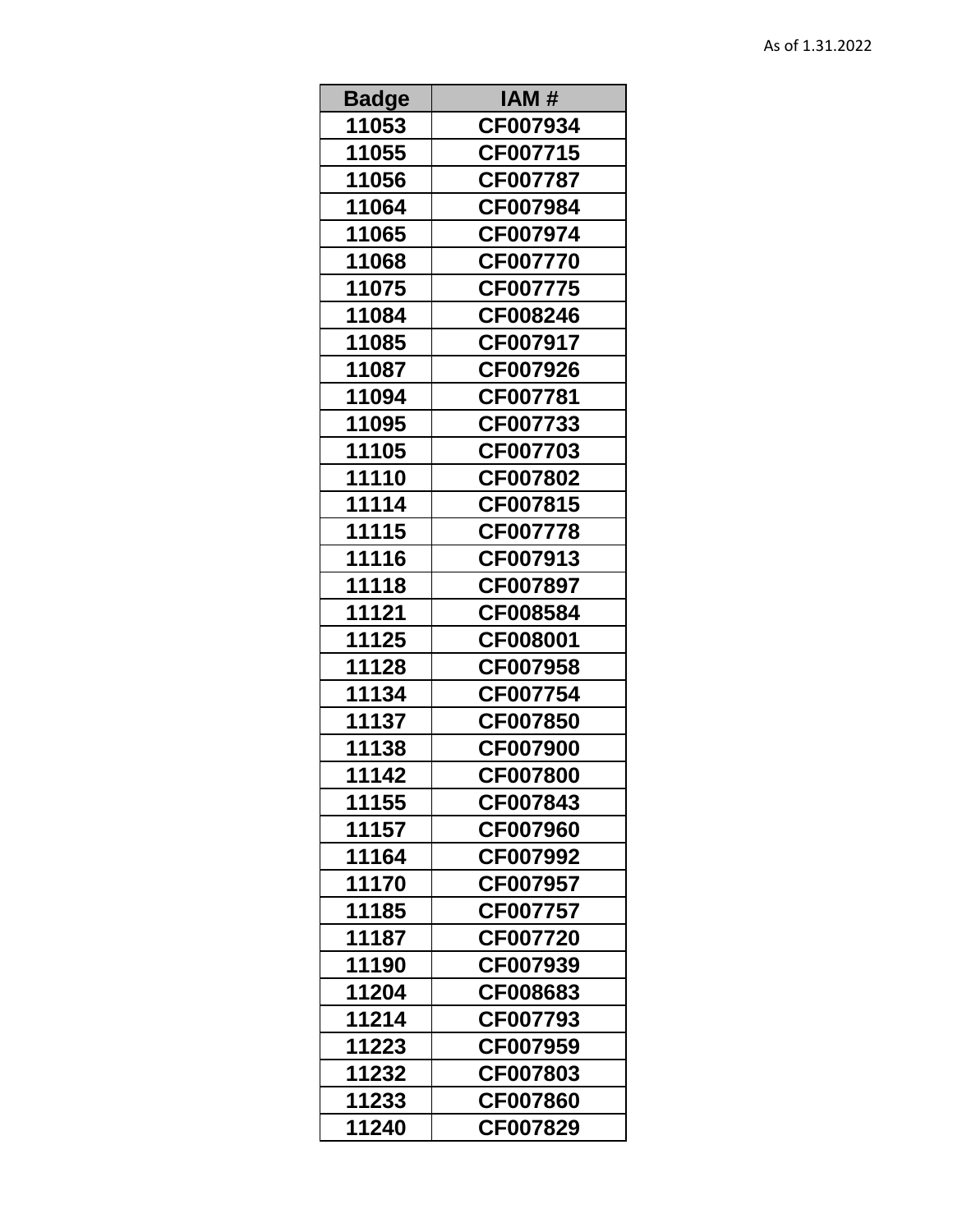| <b>Badge</b> | IAM #    |
|--------------|----------|
| 11242        | CF007857 |
| 11244        | CF007987 |
| 11247        | CF007743 |
| 11250        | CF007896 |
| 11270        | CF007881 |
| 11273        | CF007807 |
| 11276        | CF007964 |
| 11284        | CF007936 |
| 11290        | CF007988 |
| 11292        | CF007745 |
| 11298        | CF007820 |
| 11301        | CF007905 |
| 11302        | CF007840 |
| 11303        | CF007741 |
| 11310        | CF007768 |
| 11313        | CF008007 |
| 11316        | CF007704 |
| 11323        | CF007895 |
| 11327        | CF007737 |
| 11331        | CF007839 |
| 11338        | CF007999 |
| 11339        | CF007740 |
| 11340        | CF007748 |
| 11344        | CF007879 |
| 11345        | CF007937 |
| 11347        | CF007870 |
| 11348        | CF008005 |
| 11351        | CF007816 |
| 11355        | CF007837 |
| 11356        | CF007728 |
| 11358        | CF007767 |
| 11359        | CF007838 |
| 11433        | CF008480 |
| 11434        | CF008454 |
| 11437        | CF008456 |
| 11438        | CF008457 |
| 11439        | CF008458 |
| 11440        | CF008459 |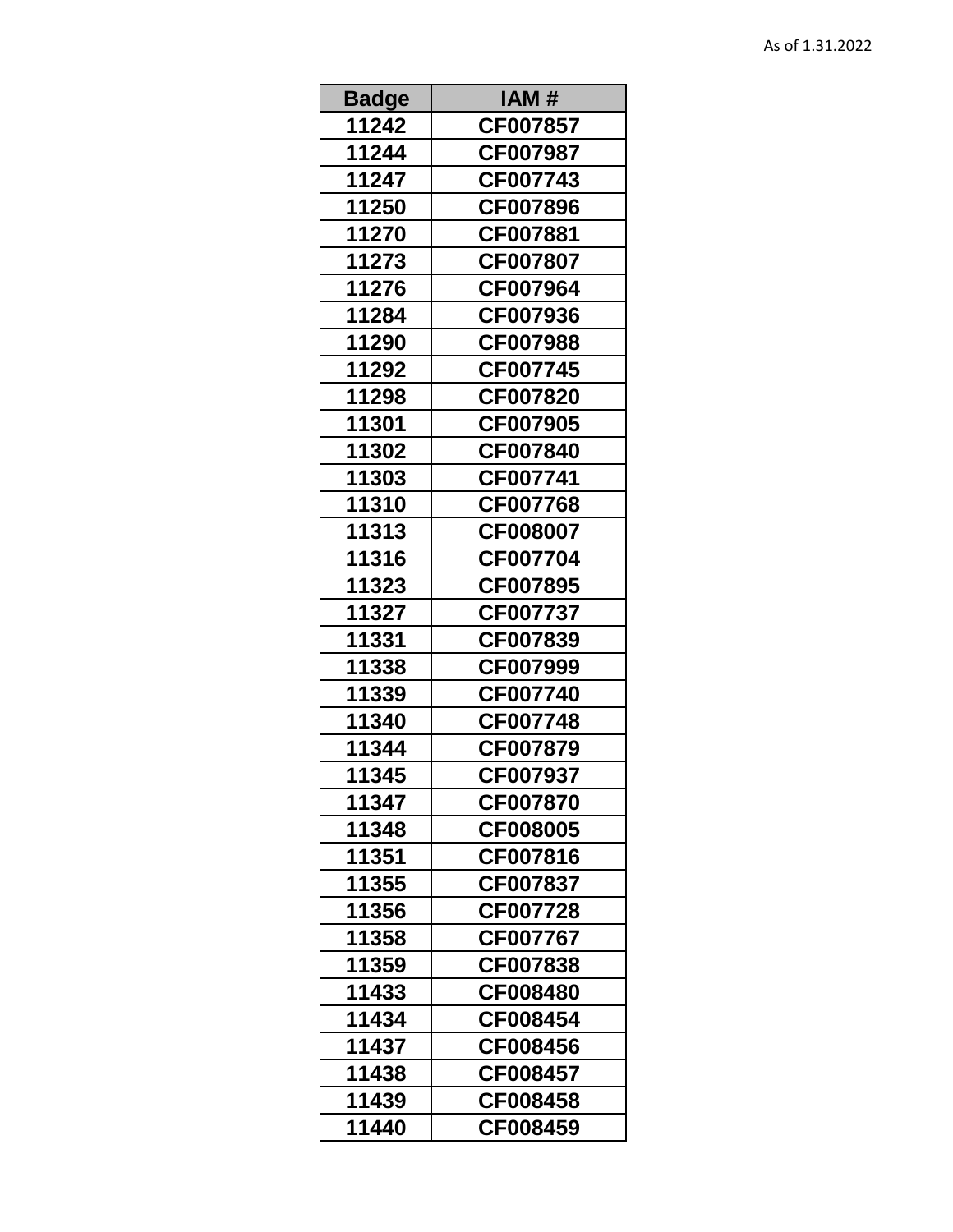| <b>Badge</b> | IAM #    |
|--------------|----------|
| 11448        | CF009275 |
| 11657        | CF008467 |
| 11658        | CF008468 |
| 11662        | CF008471 |
| 11664        | CF008473 |
| 11668        | CF008478 |
| 11670        | CF008460 |
| 11723        | CF008481 |
| 11726        | CF008483 |
| 11727        | CF008484 |
| 11733        | CF008486 |
| 11735        | CF008488 |
| 11737        | CF008560 |
| 11742        | CF008490 |
| 11747        | CF008494 |
| 11758        | CF008501 |
| 11762        | CF008508 |
| 11763        | CF008506 |
| 11764        | CF008507 |
| 11776        | CF008515 |
| 11778        | CF008516 |
| 11779        | CF008517 |
| 11782        | CF008518 |
| 11796        | CF008527 |
| 11966        | CF008562 |
| 11968        | CF008563 |
| 11969        | CF008564 |
| 11971        | CF008566 |
| 11973        | CF008567 |
| 11975        | CF009930 |
| 11997        | CF008570 |
| 12180        | CF008577 |
| 12181        | CF008579 |
| 12250        | CF008587 |
| 12252        | CF008588 |
| 12254        | CF008590 |
| 12304        | CF008591 |
| 12306        | CF008592 |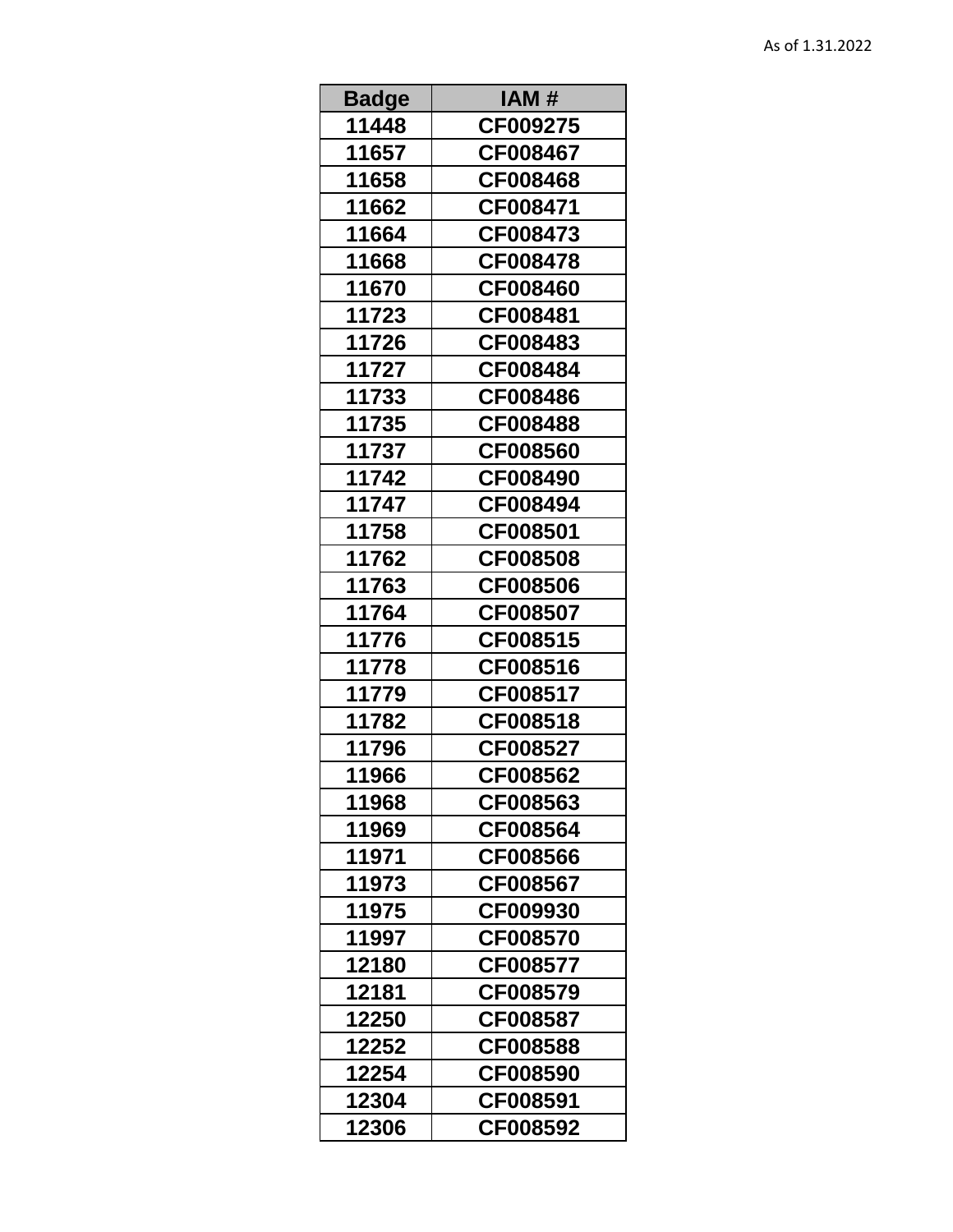| <b>Badge</b> | IAM #    |
|--------------|----------|
| 12312        | CF008594 |
| 12313        | CF008595 |
| 12316        | CF008597 |
| 12317        | CF008598 |
| 12320        | CF008599 |
| 12327        | CF008603 |
| 12357        | CF008609 |
| 12358        | CF008610 |
| 12359        | CF008611 |
| 12404        | CF008616 |
| 12406        | CF008619 |
| 12416        | CF008621 |
| 12602        | CF008623 |
| 12604        | CF008624 |
| 12605        | CF008625 |
| 12610        | CF008628 |
| 12611        | CF008627 |
| 12620        | CF008632 |
| 12622        | CF008635 |
| 12629        | CF008636 |
| 12638        | CF008645 |
| 12640        | CF008644 |
| 12838        | CF008639 |
| 12901        | CF008653 |
| 12905        | CF008655 |
| 12906        | CF008656 |
| 12907        | CF008657 |
| 12910        | CF008661 |
| 12921        | CF009198 |
| 12962        | CF008662 |
| 12965        | CF008663 |
| 12966        | CF008664 |
| 12985        | CF008668 |
| 12987        | CF008666 |
| 13052        | CF008672 |
| 13054        | CF008671 |
| 13056        | CF008676 |
| 13067        | CF008682 |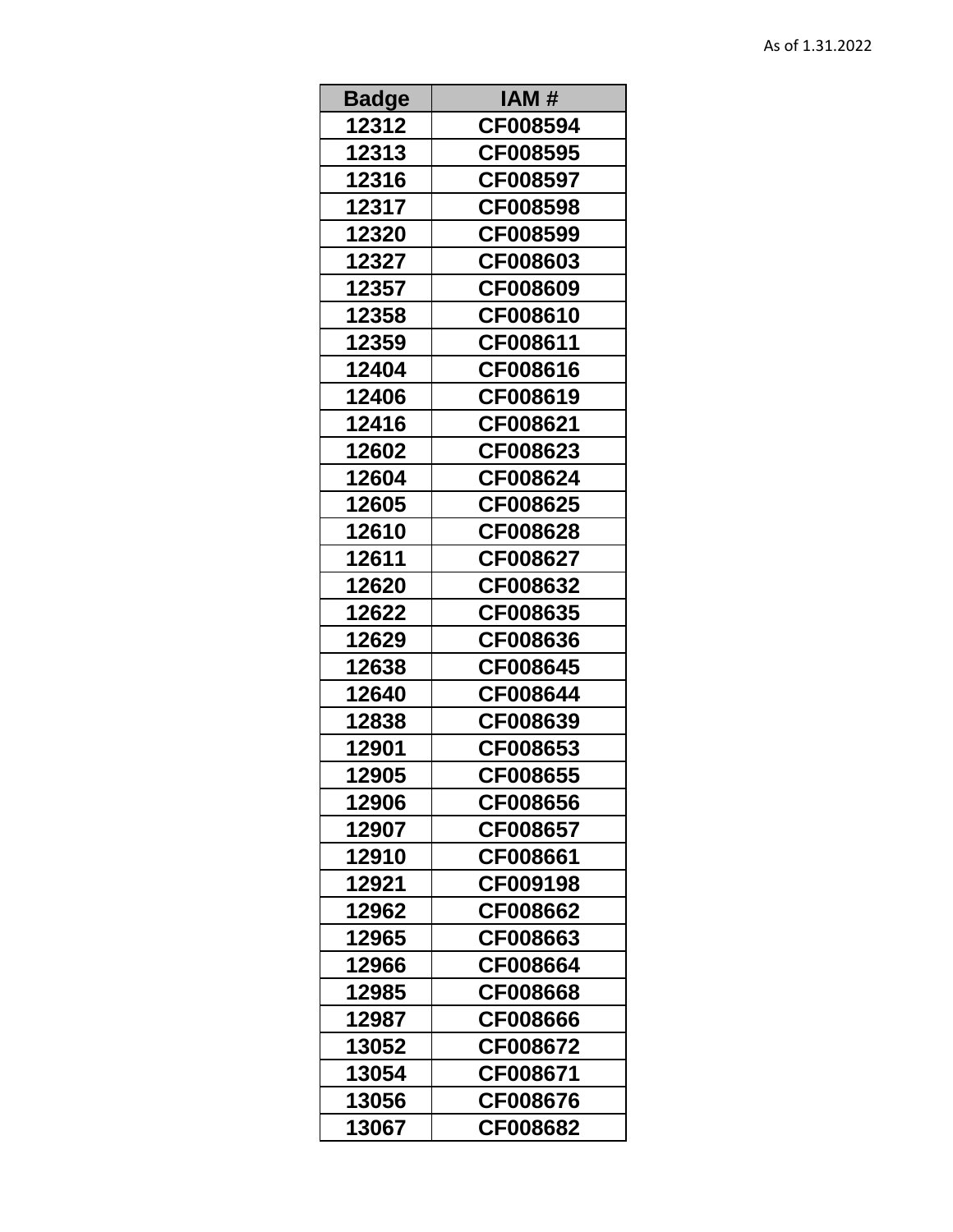| <b>Badge</b> | IAM #    |
|--------------|----------|
| 13179        | CF008684 |
| 13180        | CF008685 |
| 13270        | CF008688 |
| 13276        | CF008691 |
| 13284        | CF008694 |
| 13287        | CF008696 |
| 13311        | CF008700 |
| 13313        | CF008701 |
| 13314        | CF008699 |
| 13315        | CF008702 |
| 13316        | CF008703 |
| 13367        | CF008710 |
| 13370        | CF008713 |
| 13408        | CF008716 |
| 13409        | CF008717 |
| 13414        | CF008719 |
| 13435        | CF008720 |
| 13436        | CF008721 |
| 13716        | CF008014 |
| 13717        | CF008015 |
| 13718        | CF008016 |
| 13727        | CF008023 |
| 13734        | CF008029 |
| 13735        | CF008032 |
| 13736        | CF008037 |
| 13740        | CF008038 |
| 13749        | CF008031 |
| 13753        | CF008034 |
| 13756        | CF008039 |
| 13760        | CF008048 |
| 13771        | CF008051 |
| 13778        | CF008714 |
| 13780        | CF008072 |
| 13784        | CF008056 |
| 13786        | CF008078 |
| 13791        | CF008079 |
| 13792        | CF008084 |
| 13793        | CF008081 |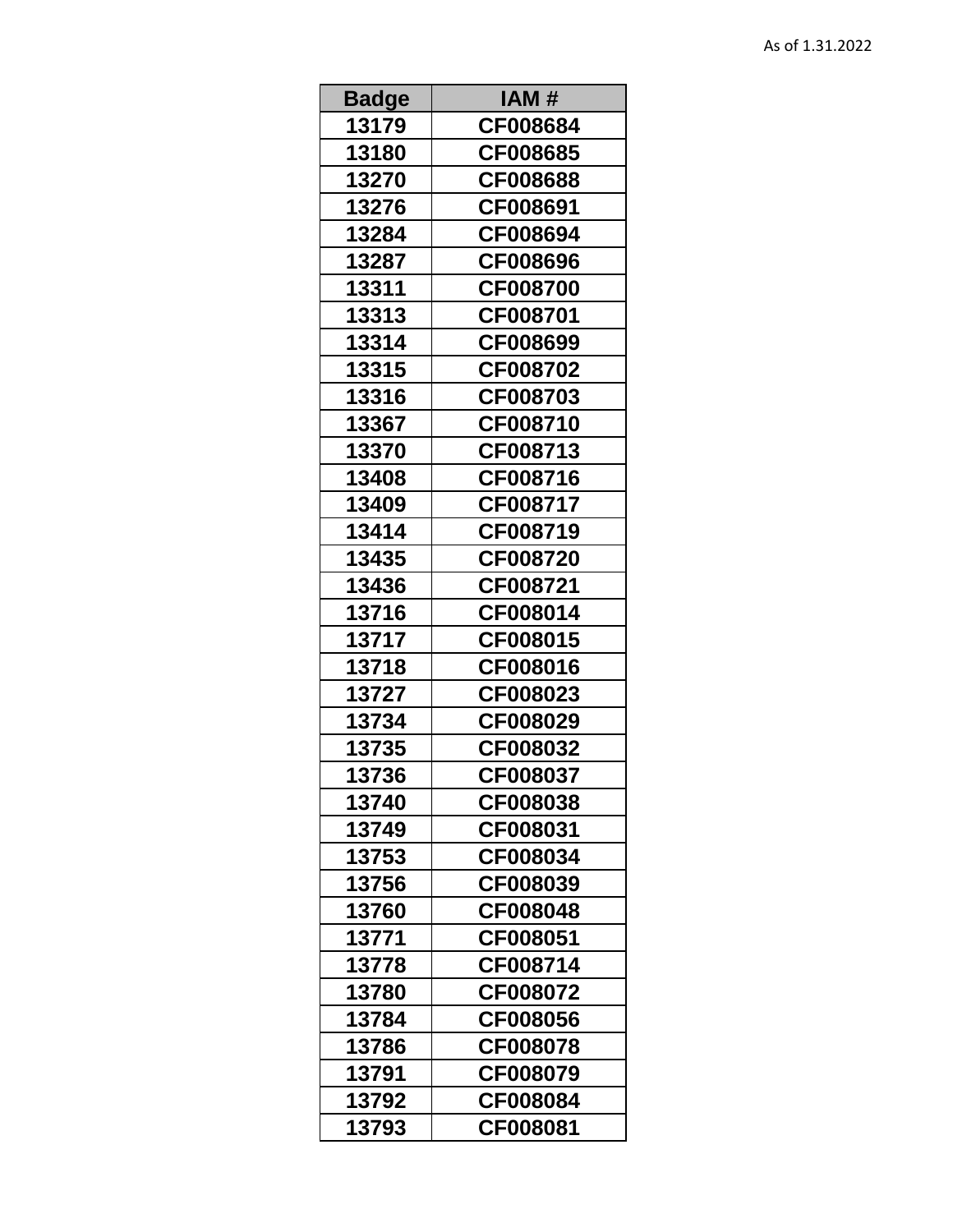| <b>Badge</b> | IAM #           |
|--------------|-----------------|
| 13794        | <b>CF008080</b> |
| 13800        | CF008076        |
| 13801        | CF008074        |
| 13803        | CF008087        |
| 13808        | CF008063        |
| 13809        | CF008098        |
| 13812        | CF008100        |
| 13813        | CF008101        |
| 13814        | CF008102        |
| 13815        | CF008103        |
| 13816        | CF008106        |
| 13825        | CF008114        |
| 13826        | CF008115        |
| 13827        | CF008119        |
| 13828        | CF004154        |
| 13836        | CF008125        |
| 13838        | CF008126        |
| 13840        | CF008127        |
| 13841        | CF008128        |
| 13842        | CF008129        |
| 13843        | CF008130        |
| 13846        | CF008131        |
| 13847        | CF008132        |
| 13849        | CF008138        |
| 13858        | CF008145        |
| 13859        | CF008146        |
| 13865        | CF008159        |
| 13867        | CF008157        |
| 13868        | CF008154        |
| 13869        | CF008153        |
| 13870        | CF008160        |
| 13877        | CF008164        |
| 13884        | CF008167        |
| 13887        | CF008097        |
| 13888        | CF002773        |
| 13891        | CF008231        |
| 13904        | CF008242        |
| 13912        | CF008248        |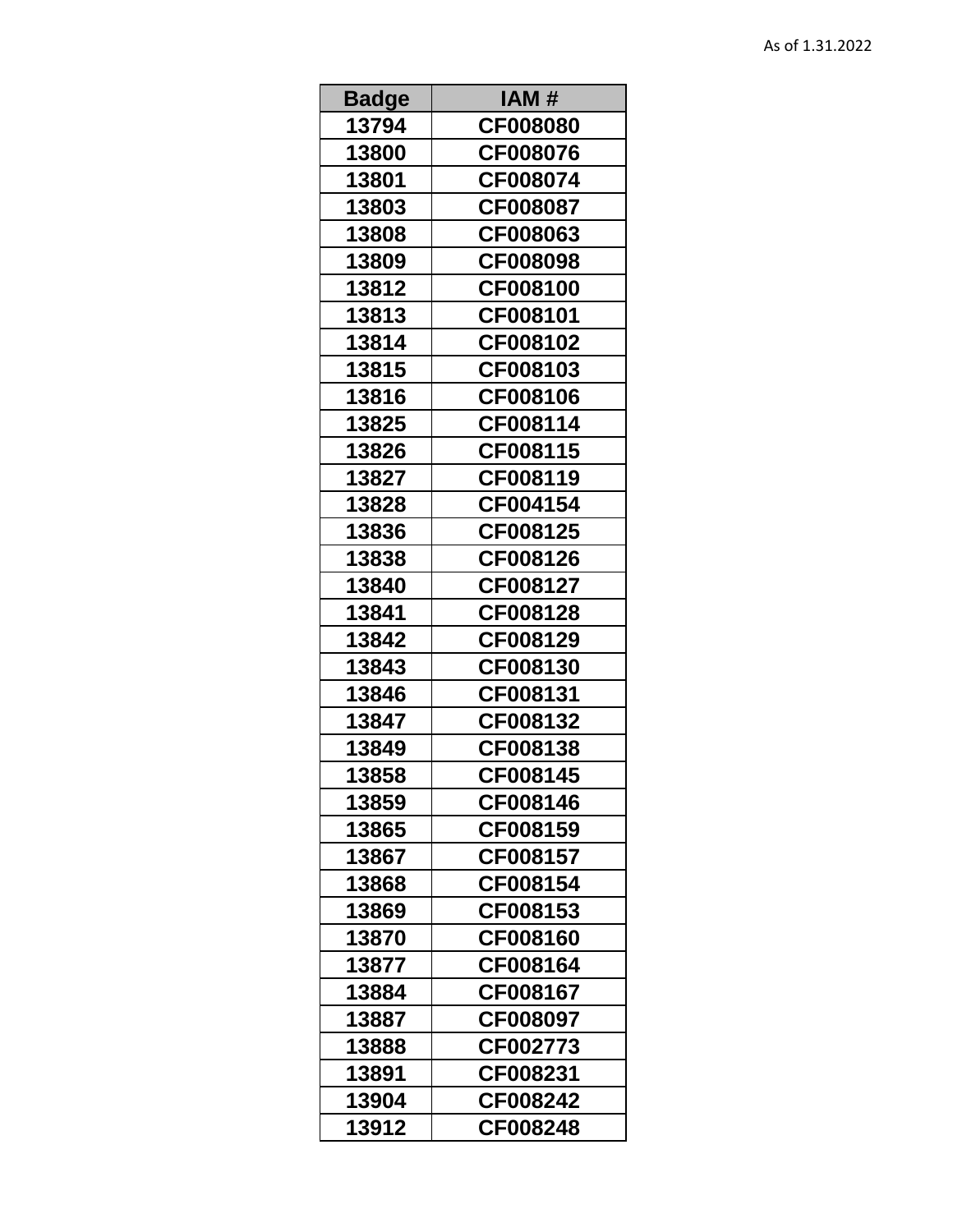| <b>Badge</b> | IAM #    |
|--------------|----------|
| 13919        | CF003599 |
| 13920        | CF004002 |
| 13930        | CF008120 |
| 13935        | CF008249 |
| 13936        | CF008142 |
| 13941        | CF008234 |
| 13954        | CF008261 |
| 13957        | CF008255 |
| 13965        | CF008264 |
| 13968        | CF008268 |
| 13969        | CF008269 |
| 13972        | CF008272 |
| 13986        | CF008980 |
| 13987        | CF008281 |
| 13993        | CF008283 |
| 13999        | CF008287 |
| 14000        | CF008288 |
| 14009        | CF008292 |
| 14018        | CF008306 |
| 14026        | CF002563 |
| 14027        | CF008338 |
| 14030        | CF008346 |
| 14041        | CF008387 |
| 14042        | CF008477 |
| 14043        | CF008388 |
| 14047        | CF008400 |
| 14056        | CF008404 |
| 14059        | CF008406 |
| 14060        | CF008408 |
| 14061        | CF008407 |
| 14067        | CF008414 |
| 14069        | CF008416 |
| 14077        | CF008420 |
| 14081        | CF008423 |
| 14082        | CF008424 |
| 14083        | CF008425 |
| 14084        | CF008426 |
| 14086        | CF008428 |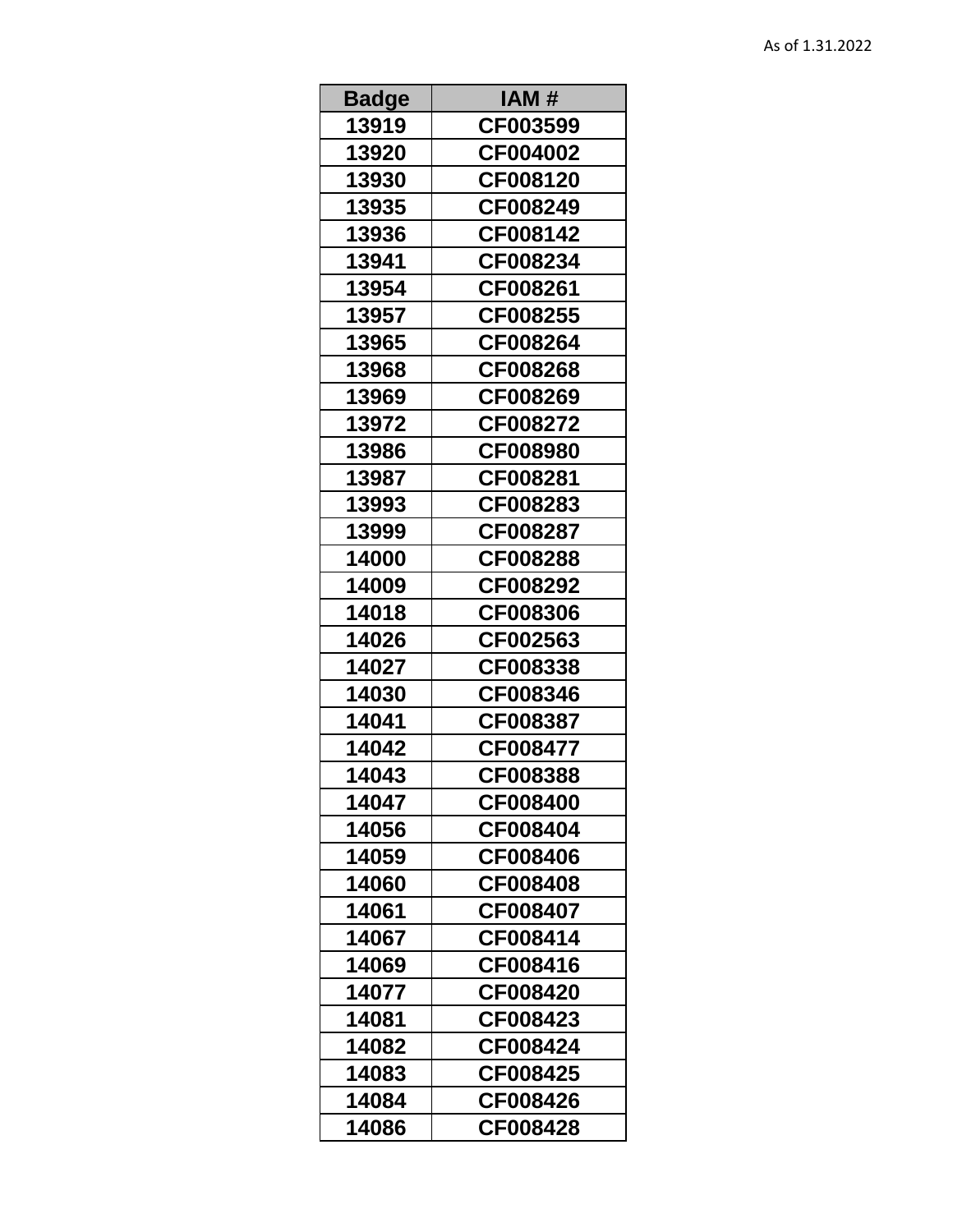| <b>Badge</b> | IAM #           |
|--------------|-----------------|
| 14087        | CF008429        |
| 14088        | <b>CF008430</b> |
| 14089        | CF008431        |
| 14092        | CF008432        |
| 14101        | CF008438        |
| 14105        | CF008442        |
| 14113        | CF008445        |
| 14115        | CF008447        |
| 14116        | CF008448        |
| 14262        | CF004644        |
| 14264        | CF004646        |
| 14267        | CF004647        |
| 14360        | CF008739        |
| 14361        | CF008740        |
| 14365        | CF008742        |
| 14368        | CF008743        |
| 14388        | CF008747        |
| 14389        | CF008748        |
| 14395        | CF008752        |
| 14551        | CF008754        |
| 14619        | CF008756        |
| 14645        | CF008759        |
| 14699        | CF008764        |
| 15064        | CF008175        |
| 15065        | CF008314        |
| 15066        | CF008311        |
| 15067        | CF008312        |
| 15072        | CF008318        |
| 15074        | CF008320        |
| 15075        | CF008321        |
| 15076        | CF008322        |
| 15078        | CF008324        |
| 15080        | CF008328        |
| 15083        | CF008333        |
| 15084        | CF008334        |
| 15089        | CF010144        |
| 15092        | CF008337        |
| 15099        | CF008347        |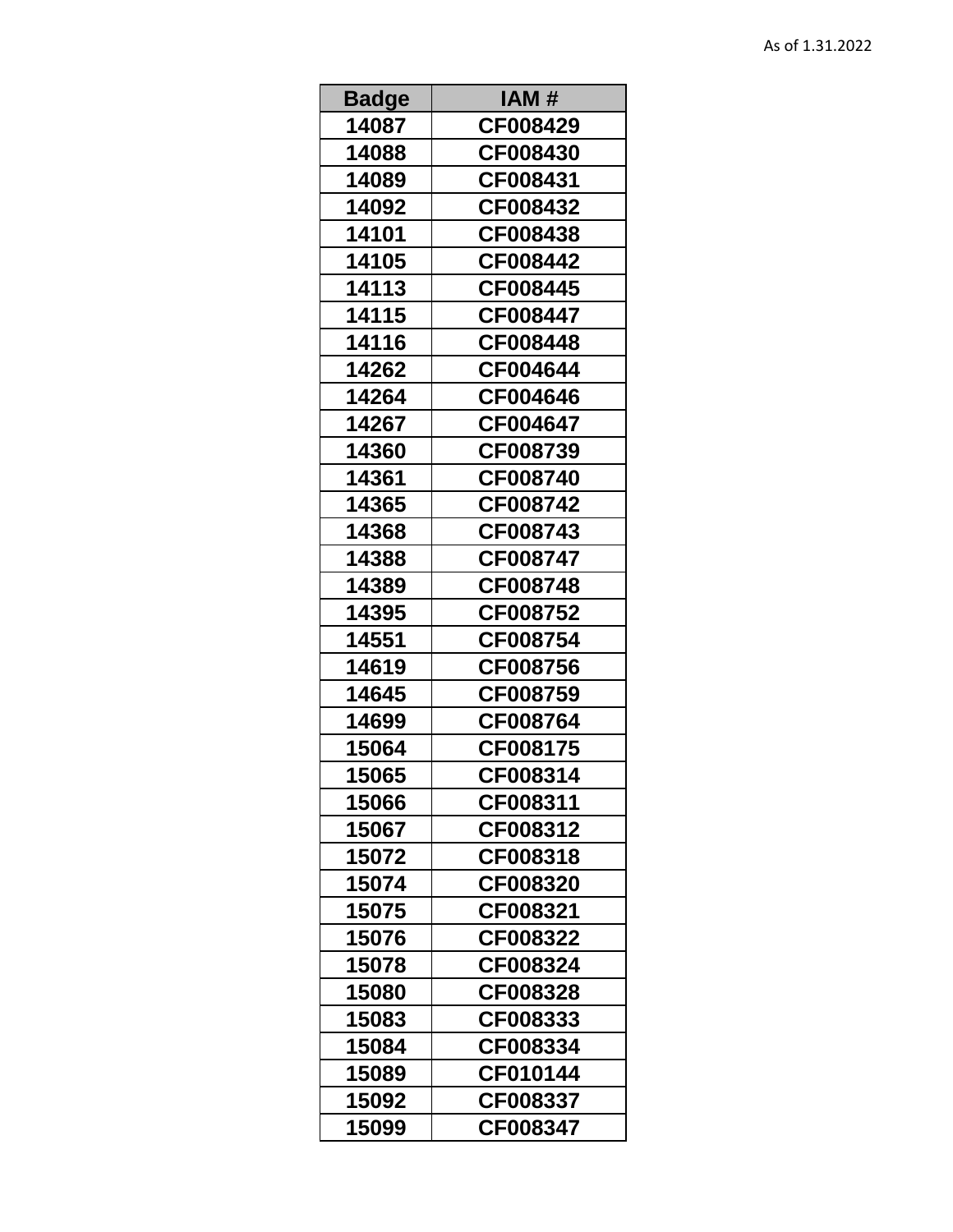| <b>Badge</b> | IAM #    |
|--------------|----------|
| 15104        | CF008350 |
| 15110        | CF008352 |
| 15113        | CF008357 |
| 15114        | CF008360 |
| 15121        | CF008365 |
| 15122        | CF008363 |
| 15123        | CF008368 |
| 15125        | CF008370 |
| 15128        | CF008372 |
| 15129        | CF008373 |
| 15138        | CF008376 |
| 15139        | CF008377 |
| 15141        | CF008383 |
| 15143        | CF008382 |
| 15144        | CF008384 |
| 15145        | CF008386 |
| 15147        | CF008394 |
| 15148        | CF008391 |
| 15149        | CF008392 |
| 15152        | CF008396 |
| 15153        | CF008397 |
| 15155        | CF008411 |
| 15802        | CF008780 |
| 15806        | CF008783 |
| 15808        | CF008786 |
| 15892        | CF008790 |
| 15923        | CF008793 |
| 15924        | CF008794 |
| 15925        | CF008795 |
| 15965        | CF008798 |
| 16077        | CF008964 |
| 16165        | CF008857 |
| 16166        | CF008855 |
| 16167        | CF008856 |
| 16169        | CF008858 |
| 16171        | CF008859 |
| 16264        | CF008860 |
| 16525        | CF008871 |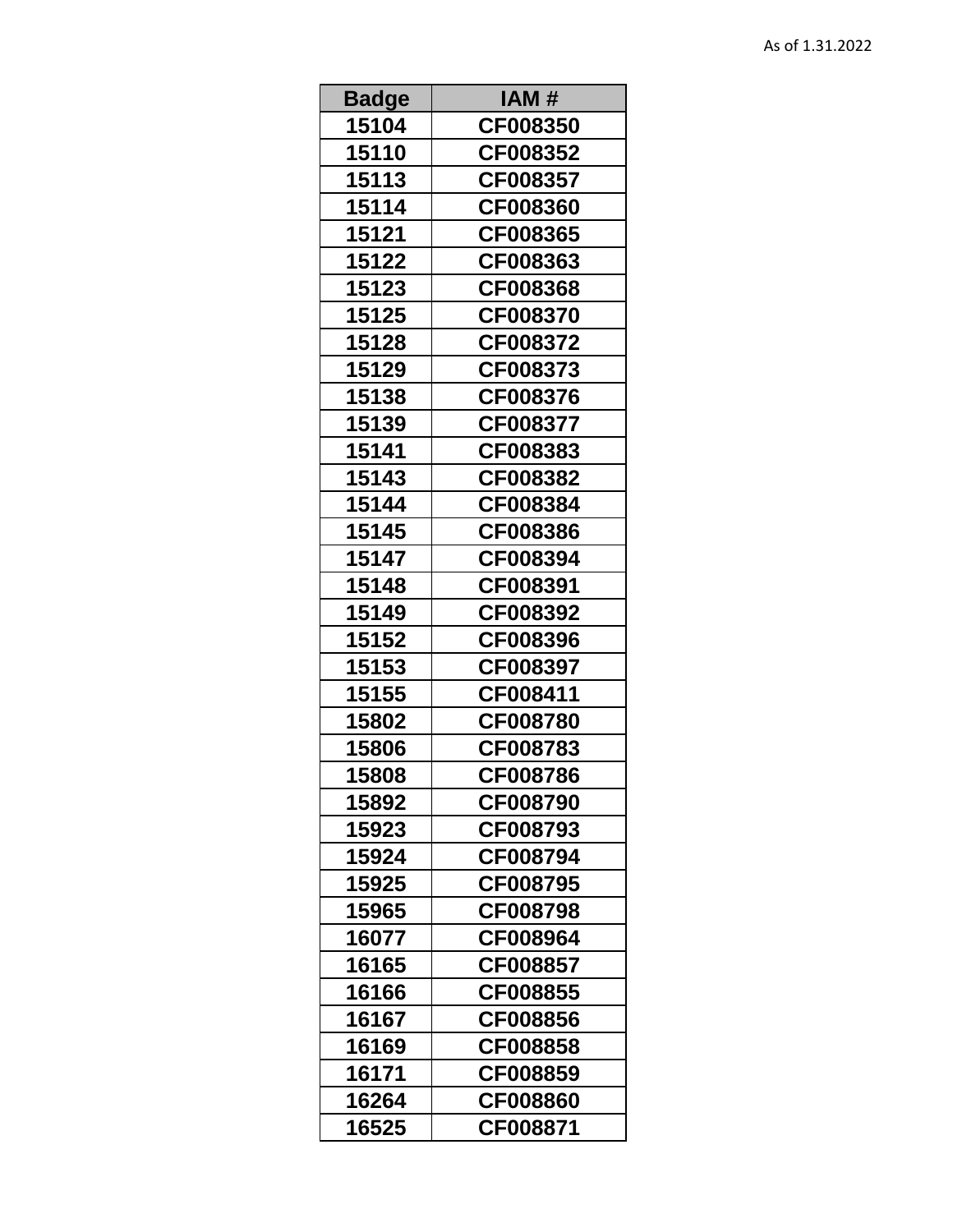| <b>Badge</b> | IAM #    |
|--------------|----------|
| 16527        | CF008872 |
| 16528        | CF008873 |
| 16592        | CF008875 |
| 16826        | CF008915 |
| 16835        | CF008914 |
| 16837        | CF008918 |
| 16839        | CF008917 |
| 16846        | CF008919 |
| 16847        | CF008920 |
| 16993        | CF008925 |
| 17059        | CF008931 |
| 17060        | CF008930 |
| 17063        | CF008933 |
| 17064        | CF008932 |
| 17065        | CF008934 |
| 17089        | CF008936 |
| 17090        | CF008937 |
| 17093        | CF008940 |
| 17146        | CF008943 |
| 17147        | CF008944 |
| 17149        | CF008946 |
| 17150        | CF008947 |
| 17186        | CF008956 |
| 17187        | CF008957 |
| 17191        | CF008960 |
| 17224        | CF008971 |
| 17225        | CF008969 |
| 17227        | CF008972 |
| 17229        | CF008970 |
| 17230        | CF008973 |
| 17231        | CF008974 |
| 17335        | CF008981 |
| 17337        | CF008982 |
| 17338        | CF008979 |
| 17341        | CF008984 |
| 17346        | CF008985 |
| 17347        | CF008986 |
| 17402        | CF008993 |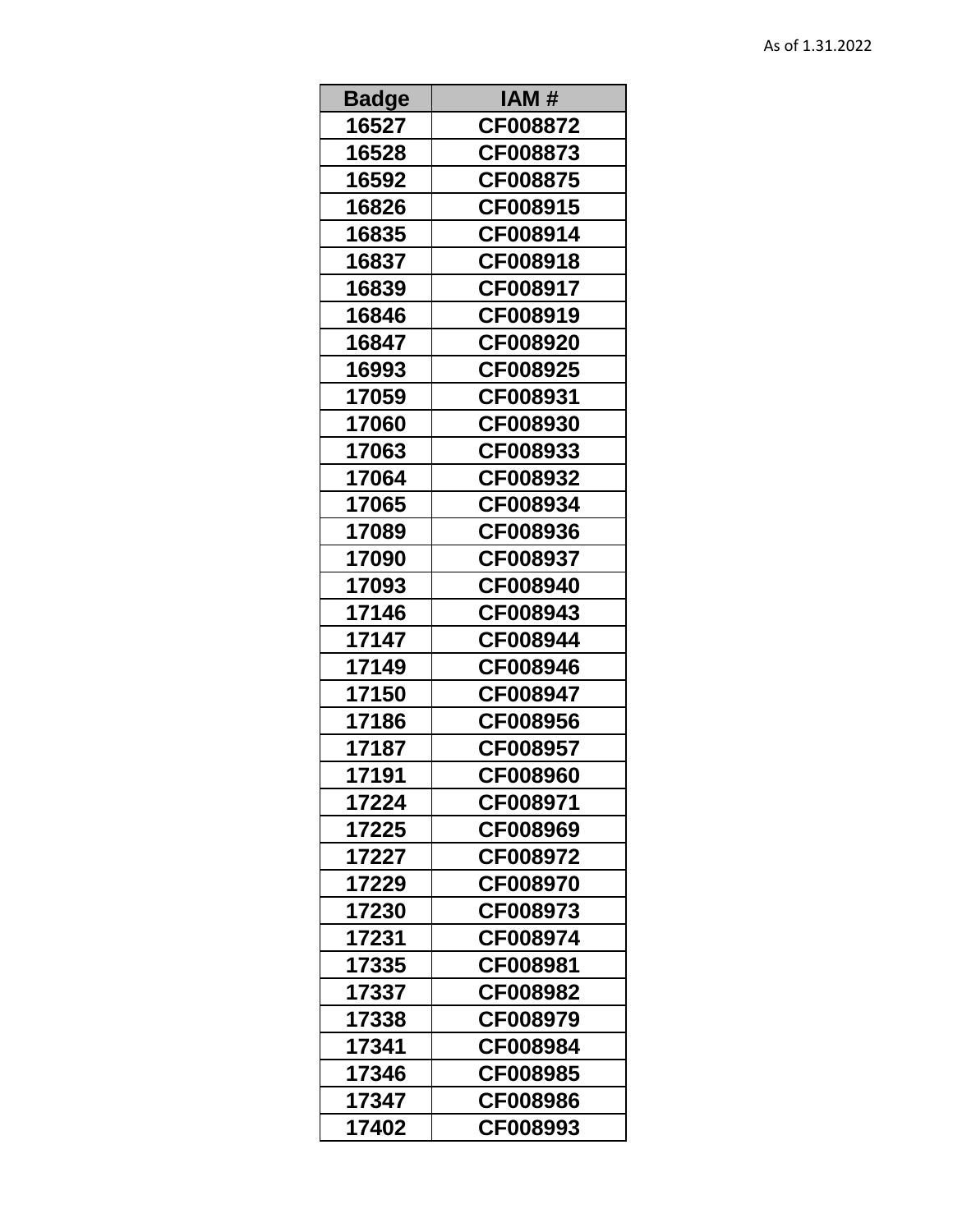| <b>Badge</b> | IAM #           |
|--------------|-----------------|
| 17403        | CF008994        |
| 17405        | CF008995        |
| 17408        | CF008996        |
| 17415        | <b>CF009000</b> |
| 17417        | CF009003        |
| 17418        | CF009004        |
| 17422        | CF009006        |
| 17423        | CF009007        |
| 17424        | <b>CF009008</b> |
| 17429        | CF009012        |
| 17430        | CF009013        |
| 17431        | CF009014        |
| 17549        | CF009016        |
| 17552        | CF009018        |
| 17554        | CF009019        |
| 17555        | CF009020        |
| 17564        | CF009025        |
| 17567        | CF009028        |
| 17569        | CF009030        |
| 17572        | CF009032        |
| 17594        | CF009039        |
| 17595        | CF009040        |
| 17596        | CF009041        |
| 17598        | CF009045        |
| 17599        | CF009046        |
| 17605        | CF009052        |
| 17606        | CF009053        |
| 17607        | CF009054        |
| 17609        | CF009056        |
| 17613        | CF009059        |
| 17618        | CF009061        |
| 17622        | CF009042        |
| 17624        | CF009067        |
| 17625        | CF009068        |
| 17626        | CF009069        |
| 17629        | CF009070        |
| 17631        | CF009071        |
| 17639        | CF009073        |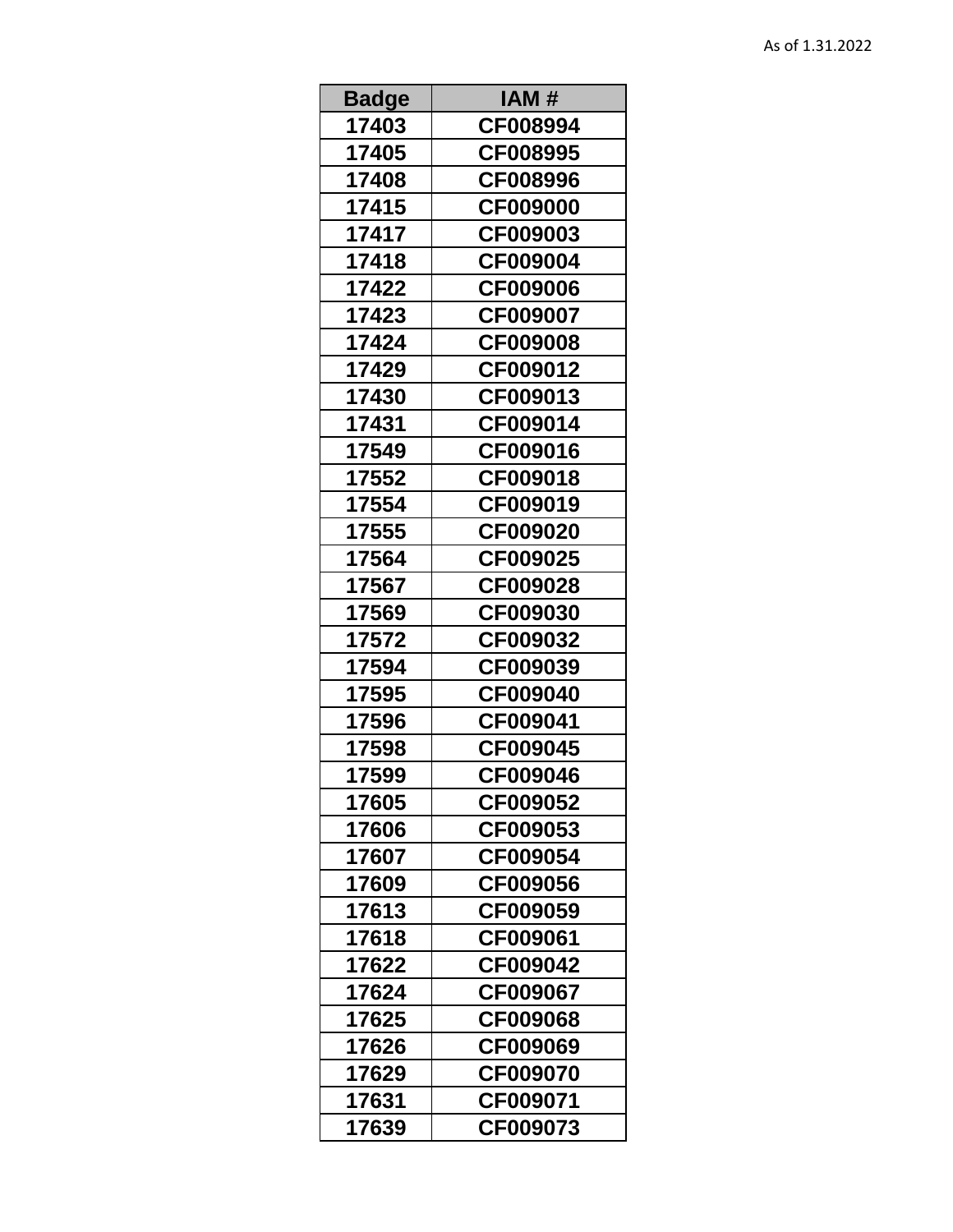| <b>Badge</b> | IAM #    |
|--------------|----------|
| 17641        | CF009075 |
| 17643        | CF009076 |
| 17644        | CF009077 |
| 17665        | CF009065 |
| 17666        | CF009079 |
| 17668        | CF009083 |
| 17671        | CF009086 |
| 17672        | CF009087 |
| 17675        | CF009089 |
| 17676        | CF009092 |
| 17677        | CF009093 |
| 17845        | CF009099 |
| 17847        | CF009101 |
| 17848        | CF009102 |
| 17886        | CF009105 |
| 17892        | CF009108 |
| 17893        | CF009109 |
| 17896        | CF009112 |
| 17922        | CF009118 |
| 17927        | CF009121 |
| 17929        | CF009123 |
| 17930        | CF009124 |
| 17950        | CF009129 |
| 17951        | CF009130 |
| 17952        | CF009131 |
| 17966        | CF009136 |
| 18069        | CF009141 |
| 18077        | CF009142 |
| 18095        | CF009143 |
| 18119        | CF009145 |
| 18121        | CF009146 |
| 18129        | CF009147 |
| 18135        | CF009148 |
| 18148        | CF009150 |
| 18236        | CF009153 |
| 18237        | CF009154 |
| 18238        | CF009155 |
| 18240        | CF009158 |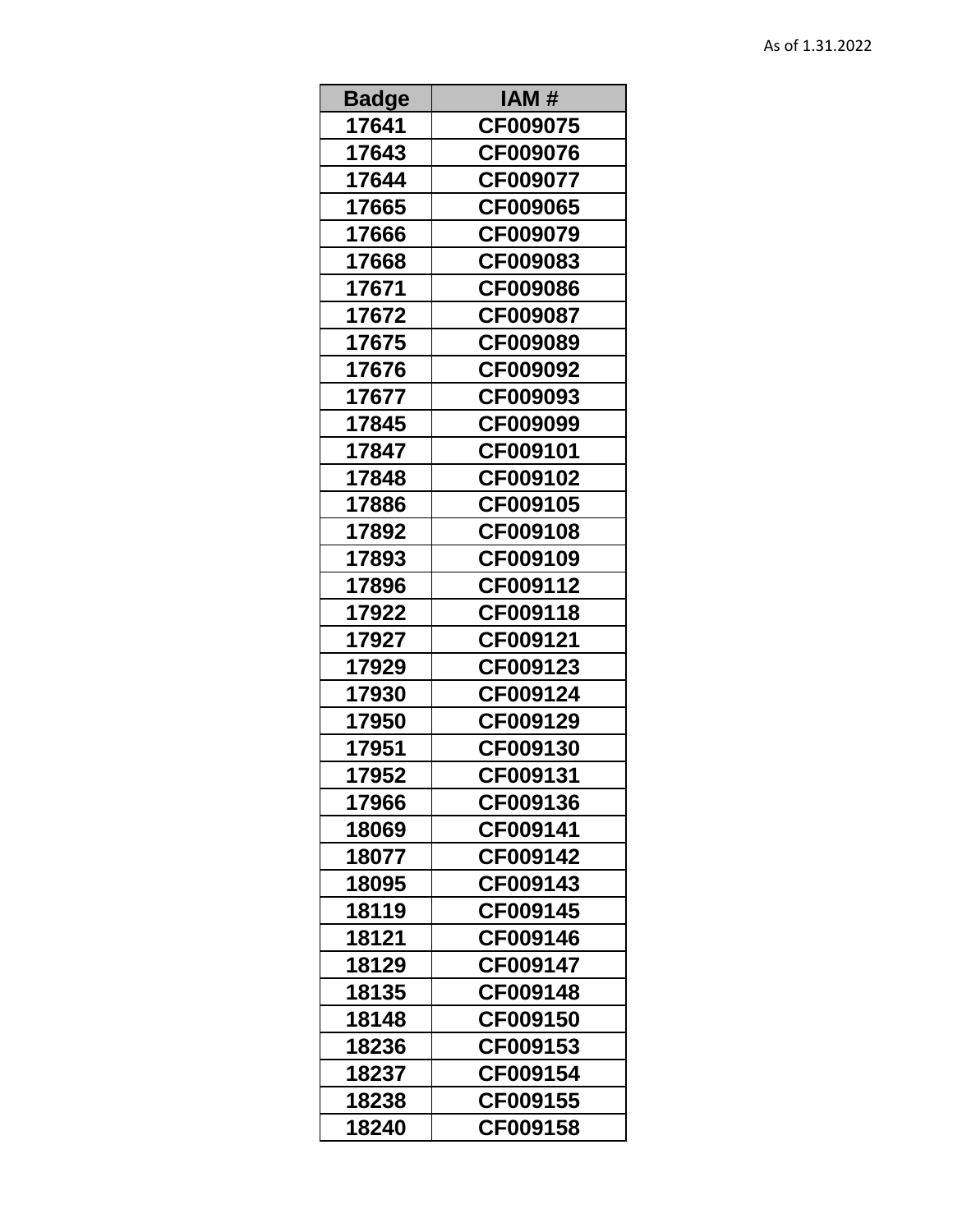| Badge | IAM #     |
|-------|-----------|
| 18321 | CF009163  |
| 18323 | CF009165  |
| 18324 | CF009166  |
| 18329 | CF009170  |
| 18347 | CF009175  |
| 18348 | CF009176  |
| 18350 | CF009178  |
| 18352 | CF009172  |
| 18373 | CF009185  |
| 18380 | CF009189  |
| 18384 | CF009192  |
| 18435 | CF009194  |
| 18436 | CF009195  |
| 18438 | CF009197  |
| 18439 | CF009199  |
| 18511 | CF009207  |
| 18551 | CF009231  |
| 18555 | CF009212  |
| 18558 | CF009215  |
| 18563 | CF0092210 |
| 18566 | CF009223  |
| 18567 | CF009224  |
| 18568 | CF009225  |
| 18569 | CF009226  |
| 18599 | CF009232  |
| 18600 | CF009233  |
| 18601 | CF009234  |
| 18602 | CF009235  |
| 18605 | CF009237  |
| 18608 | CF009240  |
| 18667 | CF009249  |
| 18672 | CF009252  |
| 18705 | CF009255  |
| 18708 | CF009259  |
| 18709 | CF009260  |
| 18710 | CF009261  |
| 18721 | CF009262  |
| 18727 | CF009266  |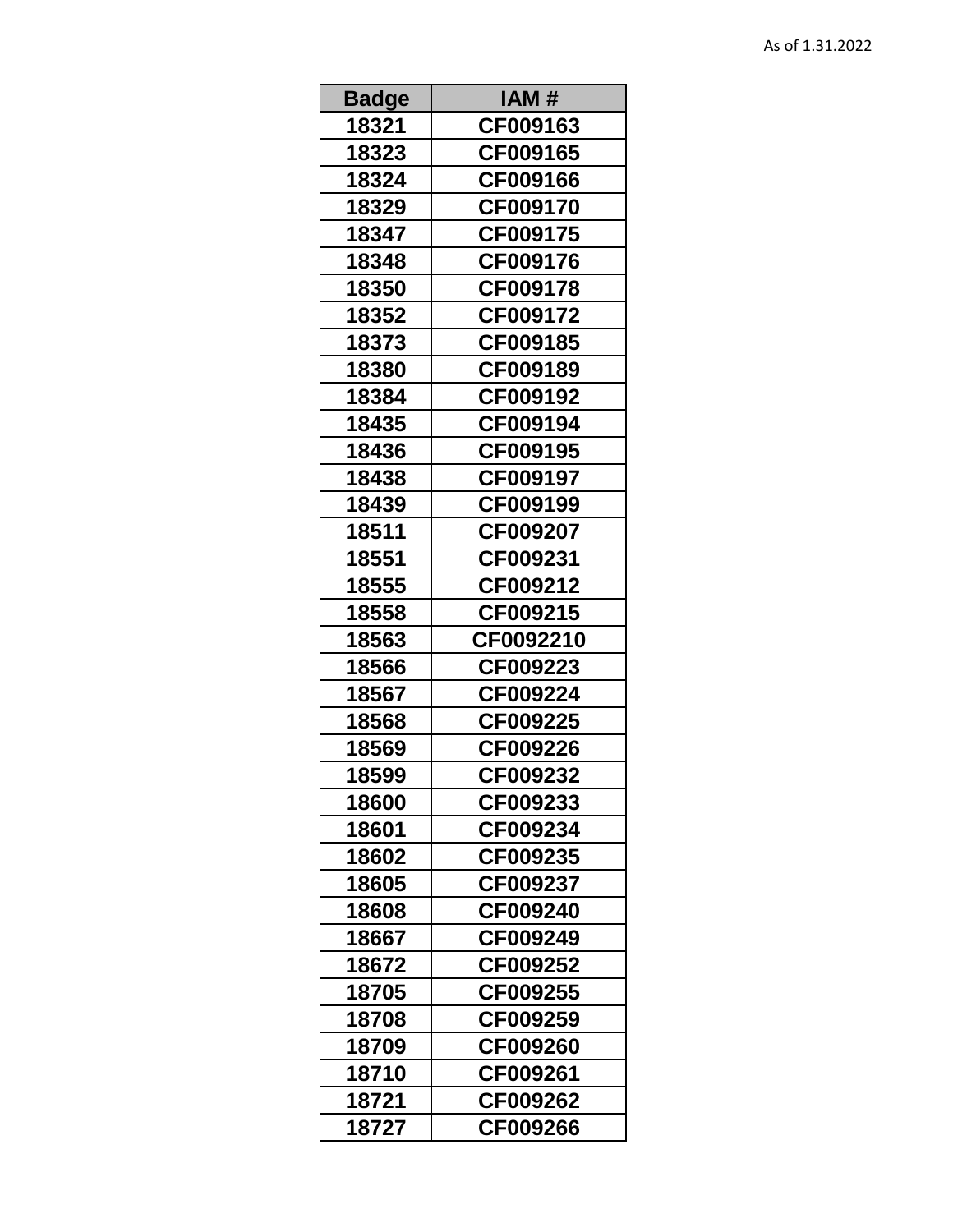| <b>Badge</b> | IAM#     |
|--------------|----------|
| 18730        | CF009269 |
| 18732        | CF009271 |
| 18734        | CF009273 |
| 18736        | CF009274 |
| 18774        | CF009283 |
| 18775        | CF009284 |
| 18776        | CF009285 |
| 18788        | CF009287 |
| 18789        | CF009288 |
| 18792        | CF009290 |
| 18794        | CF009292 |
| 18797        | CF009296 |
| 18798        | CF009294 |
| 18859        | CF009299 |
| 18860        | CF009300 |
| 18861        | CF009301 |
| 18865        | CF009304 |
| 18866        | CF009305 |
| 18869        | CF009306 |
| 18910        | CF009312 |
| 18913        | CF009314 |
| 18917        | CF009317 |
| 18918        | CF009318 |
| 19064        | CF009394 |
| 19076        | CF009216 |
| 19306        | CF009326 |
| 19328        | CF009321 |
| 19349        | CF009324 |
| 19354        | CF009325 |
| 19459        | CF009134 |
| 19624        | CF009152 |
| 19824        | CF009518 |
| 20764        | CF009329 |
| 20767        | CF009331 |
| 20772        | CF009334 |
| 20773        | CF009335 |
| 20776        | CF009244 |
| 20794        | CF009343 |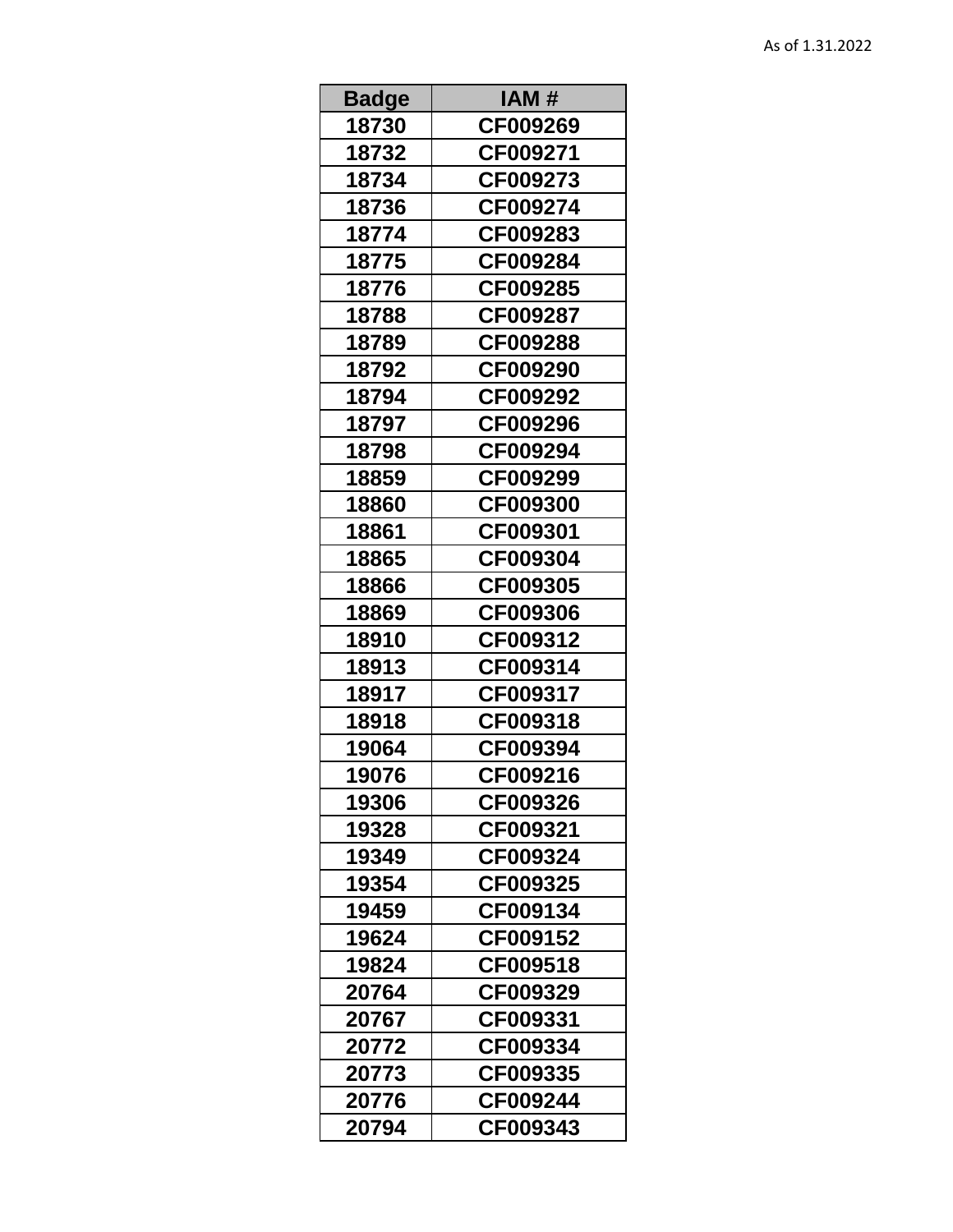| <b>Badge</b> | IAM #           |
|--------------|-----------------|
| 20795        | CF009344        |
| 20796        | CF009347        |
| 20797        | CF009350        |
| 20798        | CF009351        |
| 20801        | CF009352        |
| 20805        | CF009353        |
| 20806        | CF009355        |
| 20817        | CF009359        |
| 20818        | <b>CF009357</b> |
| 20819        | CF009362        |
| 20821        | CF009365        |
| 20822        | CF009363        |
| 20824        | CF009364        |
| 20867        | CF009382        |
| 20871        | CF009373        |
| 20872        | CF009372        |
| 20877        | CF009385        |
| 20878        | CF009386        |
| 20880        | CF009390        |
| 20883        | CF009387        |
| 20895        | CF009411        |
| 20896        | CF009406        |
| 20897        | CF009413        |
| 20899        | CF009414        |
| 20903        | CF009408        |
| 20918        | CF009421        |
| 20923        | CF009424        |
| 20924        | CF009425        |
| 20927        | CF009426        |
| 21212        | CF009434        |
| 21224        | CF009439        |
| 21230        | CF009440        |
| 21233        | CF009441        |
| 21268        | CF009444        |
| 21271        | CF009446        |
| 21273        | CF009448        |
| 21274        | CF009449        |
| 21278        | CF009451        |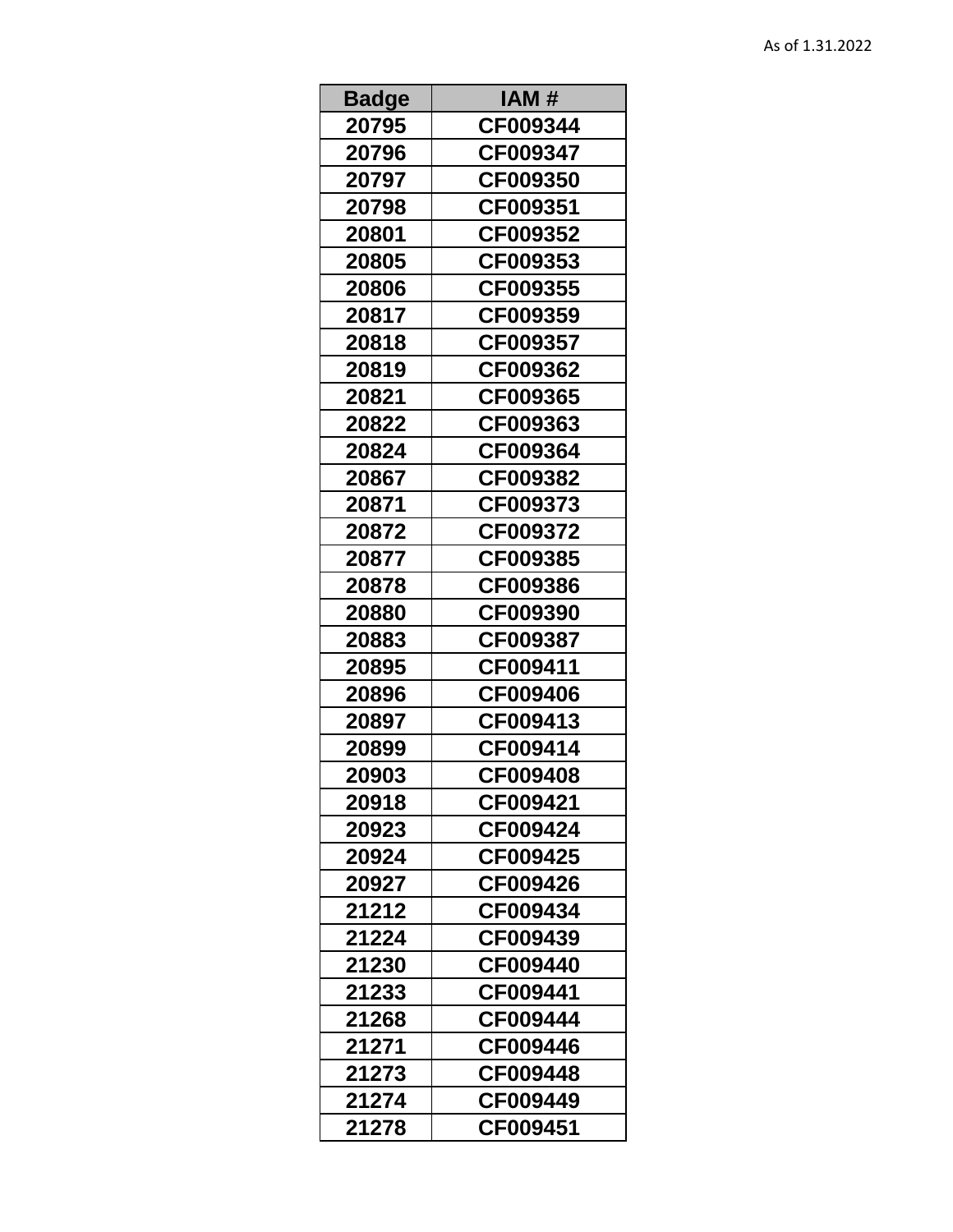| <b>Badge</b> | IAM #    |
|--------------|----------|
| 21282        | CF009452 |
| 21284        | CF009453 |
| 21285        | CF009454 |
| 21286        | CF009456 |
| 28711        | CF009463 |
| 28712        | CF009464 |
| 28713        | CF009459 |
| 28715        | CF009458 |
| 28716        | CF009462 |
| 28717        | CF009457 |
| 28747        | CF010070 |
| 28751        | CF009476 |
| 28752        | CF009474 |
| 28766        | CF009481 |
| 28767        | CF009477 |
| 28779        | CF009488 |
| 28782        | CF009482 |
| 28787        | CF009489 |
| 28793        | CF009492 |
| 28805        | CF009494 |
| 28832        | CF009496 |
| 28834        | CF009499 |
| 28841        | CF009487 |
| 28844        | CF009502 |
| 28881        | CF009503 |
| 28911        | CF009504 |
| 28922        | CF009508 |
| 28923        | CF009506 |
| 28948        | CF009511 |
| 28957        | CF009509 |
| 28958        | CF009526 |
| 28962        | CF009513 |
| 28987        | CF009515 |
| 29004        | CF009520 |
| 29012        | CF009525 |
| 29032        | CF009527 |
| 29033        | CF009528 |
| 29039        | CF009530 |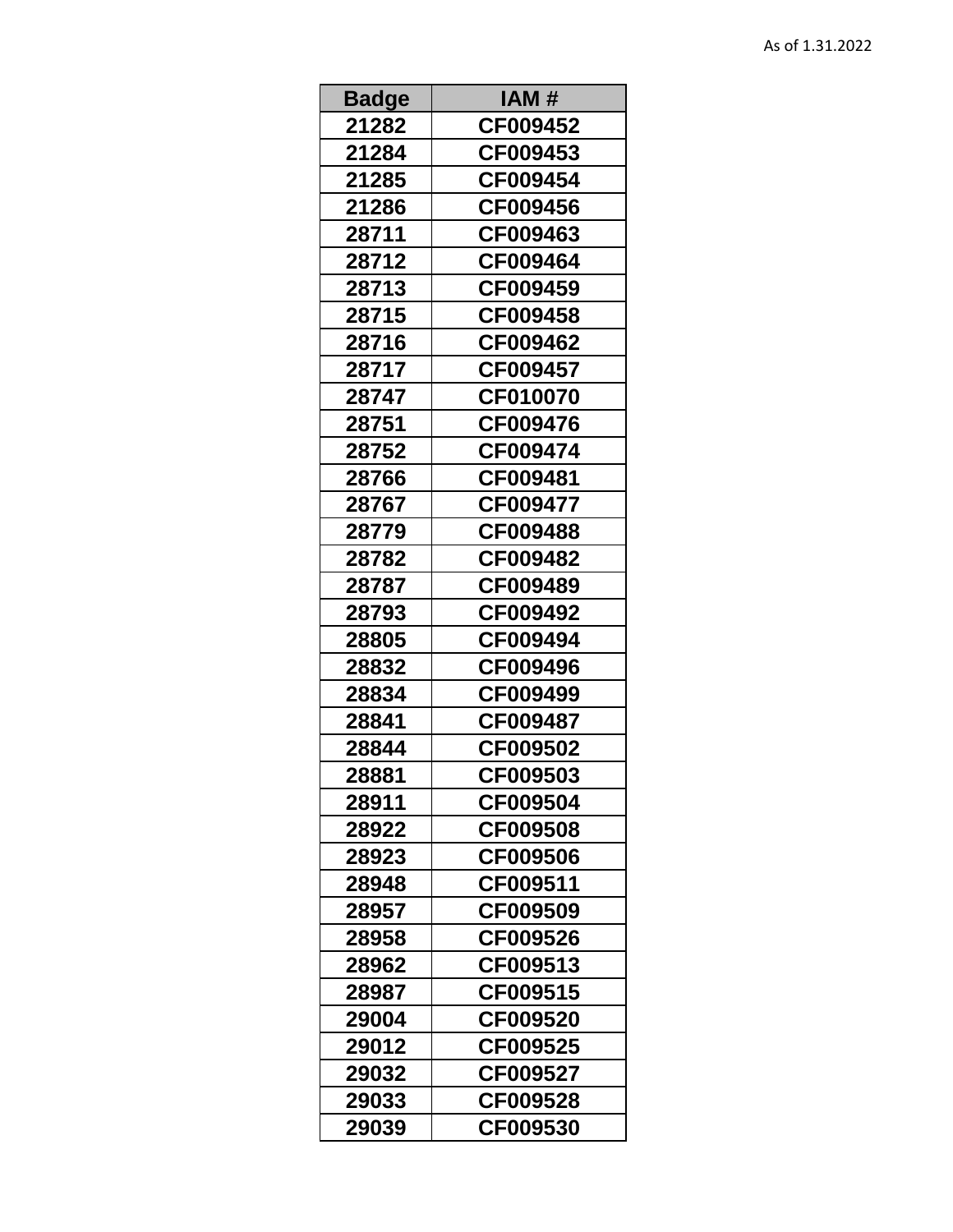| <b>Badge</b> | IAM #           |
|--------------|-----------------|
| 29048        | CF009533        |
| 29051        | CL023402        |
| 29053        | CF009535        |
| 29054        | CF009542        |
| 29069        | CF009546        |
| 29072        | CF009543        |
| 29076        | CF009548        |
| 29077        | CF009545        |
| 29080        | CF009551        |
| 29082        | CF009552        |
| 29111        | CF009561        |
| 29126        | CF009560        |
| 29135        | CF009564        |
| 29136        | CF009559        |
| 29140        | CF009566        |
| 29144        | CF009567        |
| 29149        | CF009568        |
| 29186        | CF009583        |
| 29187        | CF009585        |
| 29188        | CF009580        |
| 29214        | CF009587        |
| 29215        | CF009582        |
| 29219        | CF009586        |
| 29250        | CF009594        |
| 29251        | CF009592        |
| 29253        | CF009596        |
| 29254        | CF009593        |
| 29264        | CF009591        |
| 29271        | CF009597        |
| 29274        | CF009598        |
| 29289        | <b>CF009600</b> |
| 29299        | CF009603        |
| 29301        | CF009607        |
| 29316        | CF009613        |
| 29323        | CF009610        |
| 29340        | CF009615        |
| 29342        | CF009608        |
| 29370        | CF009612        |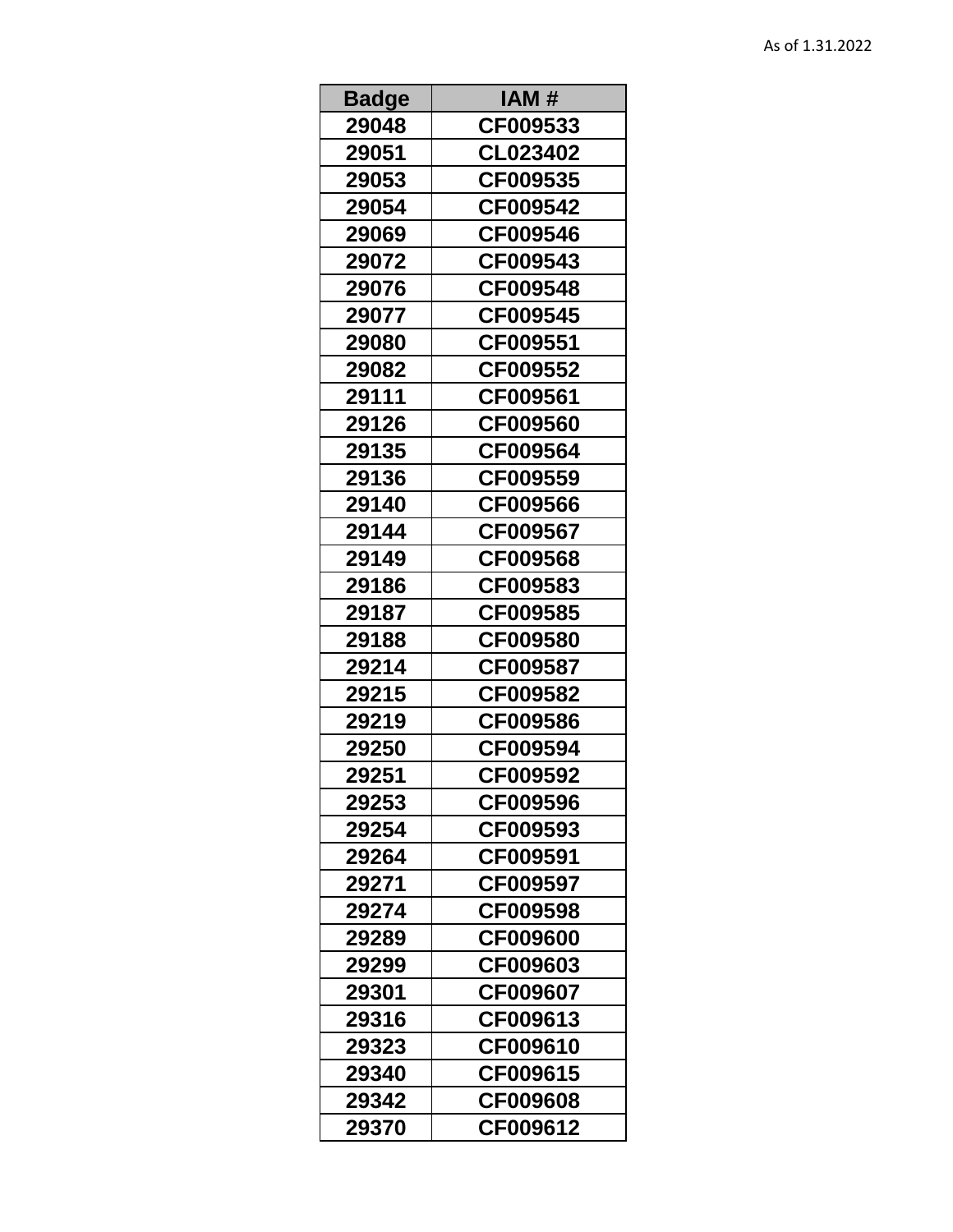| <b>Badge</b> | IAM #           |
|--------------|-----------------|
| 29380        | CF009620        |
| 29396        | CF009619        |
| 29406        | CF009623        |
| 29407        | CF009621        |
| 29412        | CF009618        |
| 29420        | CF009629        |
| 29422        | CF009630        |
| 29425        | CF009634        |
| 29428        | CF009635        |
| 29449        | CF009637        |
| 29456        | CF009642        |
| 29460        | CF009638        |
| 29471        | CF009640        |
| 29494        | CF009651        |
| 29495        | CF009649        |
| 29496        | CF009656        |
| 29541        | CF009654        |
| 29542        | CF009655        |
| 29543        | CF009652        |
| 29591        | CF009668        |
| 29605        | CF009666        |
| 29612        | CF009667        |
| 29613        | CF009670        |
| 29615        | CF009665        |
| 29628        | CF009679        |
| 29644        | CF009675        |
| 29645        | <b>CF009676</b> |
| 29666        | CF009677        |
| 29678        | CF009692        |
| 29679        | CF009691        |
| 29702        | CF009682        |
| 29703        | CF009672        |
| 29704        | CF009678        |
| 29705        | CF009681        |
| 29713        | CF009690        |
| 29728        | CF009686        |
| 29750        | CF009697        |
| 29767        | CF009696        |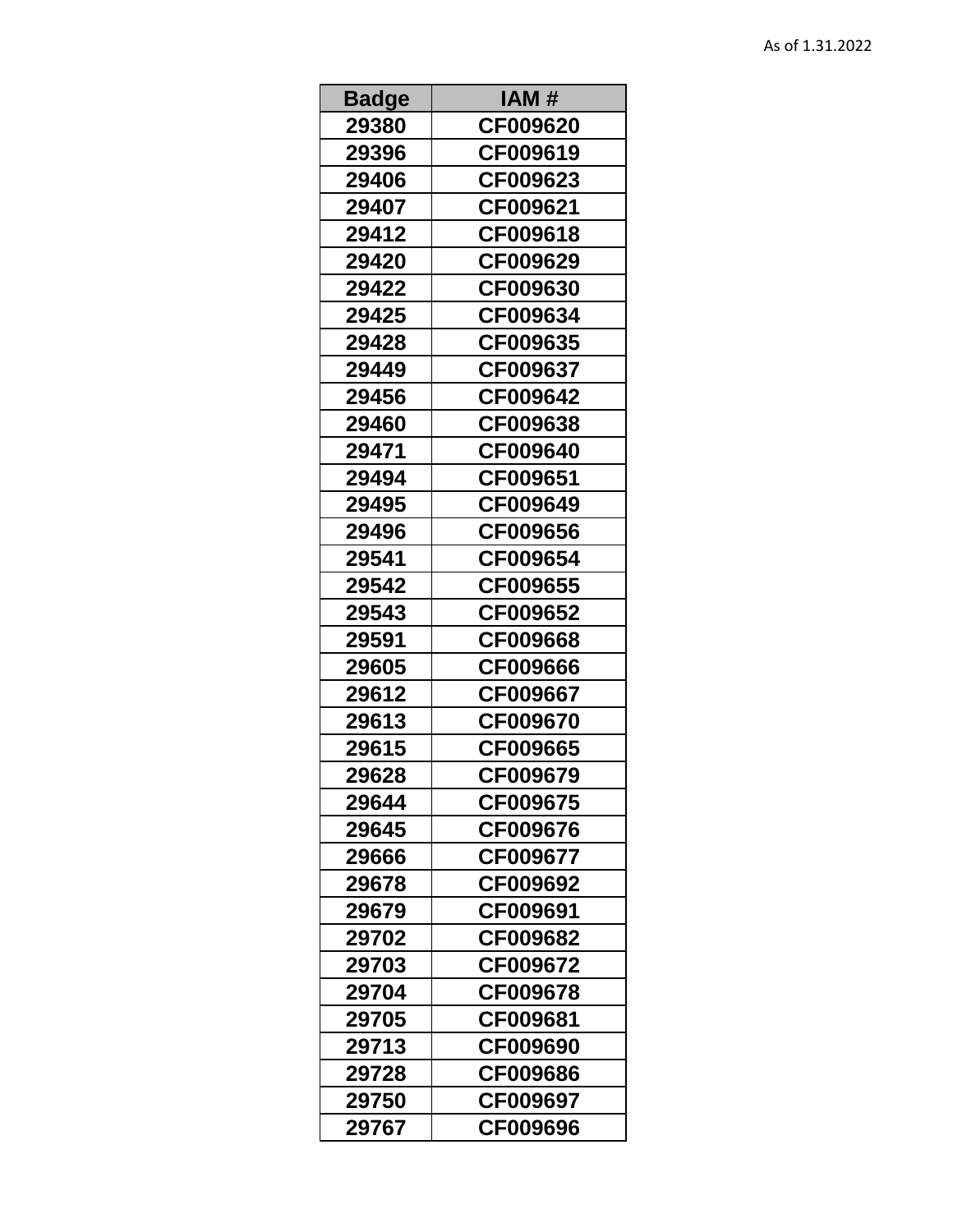| <b>Badge</b> | IAM #           |
|--------------|-----------------|
| 29768        | CF009695        |
| 29775        | CF009693        |
| 29791        | CF009700        |
| 29822        | CF009699        |
| 29823        | CF009200        |
| 29851        | CF009705        |
| 29860        | CF009701        |
| 29863        | CF009709        |
| 29870        | CF009704        |
| 29873        | CF009713        |
| 29886        | CF009956        |
| 29900        |                 |
| 29901        | CL023406        |
| 29902        | CF009712        |
| 29904        | CF009711        |
| 29906        | CF009710        |
| 29907        | CF009957        |
| 29918        | <b>CF009706</b> |
| 29926        | CF009714        |
| 29938        | CF009722        |
| 29939        | CF009718        |
| 29957        | CF009719        |
| 29959        | CF009721        |
| 29961        | CF009723        |
| 29978        | CF009725        |
| 29980        | CF009729        |
| 29983        | CF009828        |
| 29984        | CF009727        |
| 30019        | CF009726        |
| 30023        | CF009733        |
| 30033        | CF009736        |
| 30034        | CF009738        |
| 30040        | CF009752        |
| 30041        | CF009740        |
| 30053        | CF009742        |
| 30055        | CF009754        |
| 30072        | CF009751        |
| 30073        | CF009750        |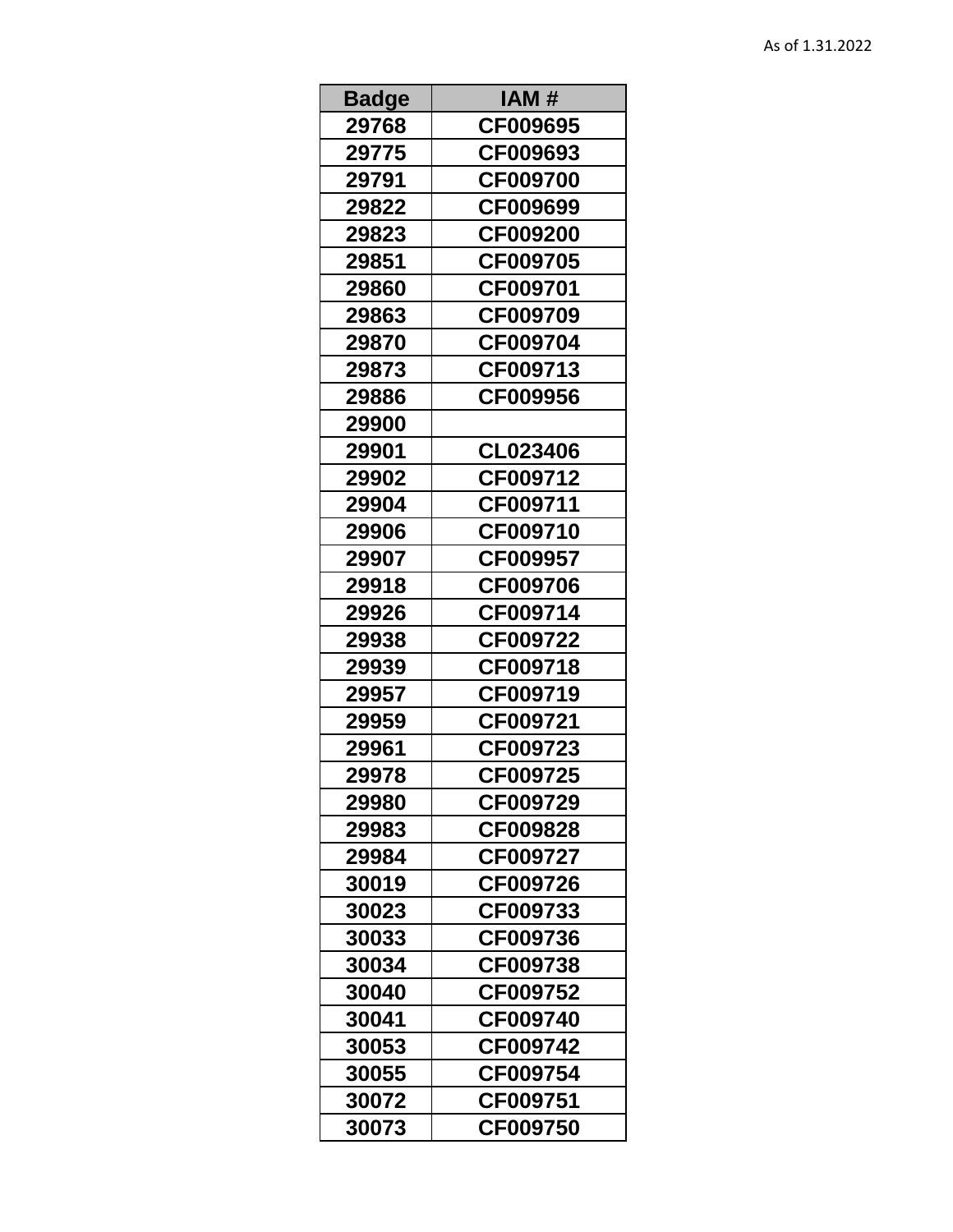| Badge | IAM#            |
|-------|-----------------|
| 30075 | CF009745        |
| 30076 | CF009749        |
| 30077 | CF009748        |
| 30078 | CF009746        |
| 30080 | CF009761        |
| 30110 | CF009762        |
| 30115 | CF009756        |
| 30126 | CF009759        |
| 30127 | CF009770        |
| 30128 | CF009757        |
| 30136 | CF009760        |
| 30144 | CF009777        |
| 30145 | CF009771        |
| 30149 | CF009766        |
| 30168 | CF009775        |
| 30170 | CF009768        |
| 30171 | CF009765        |
| 30172 | CF009774        |
| 30179 | CF009791        |
| 30180 | CF009785        |
| 30181 | CF009776        |
| 30182 | CF009788        |
| 30187 | CF009787        |
| 30189 | CF009778        |
| 30205 | CF009790        |
| 30211 | CF009794        |
| 30218 | <b>CF009781</b> |
| 30225 | CF009796        |
| 30226 | CF009801        |
| 30227 | CF009799        |
| 30228 | <b>CF009800</b> |
| 30232 | CF009798        |
| 30236 | CF009814        |
| 30239 | CF009810        |
| 30240 | CF009793        |
| 30242 | CF009802        |
| 30245 | CF008499        |
| 30248 | CF009817        |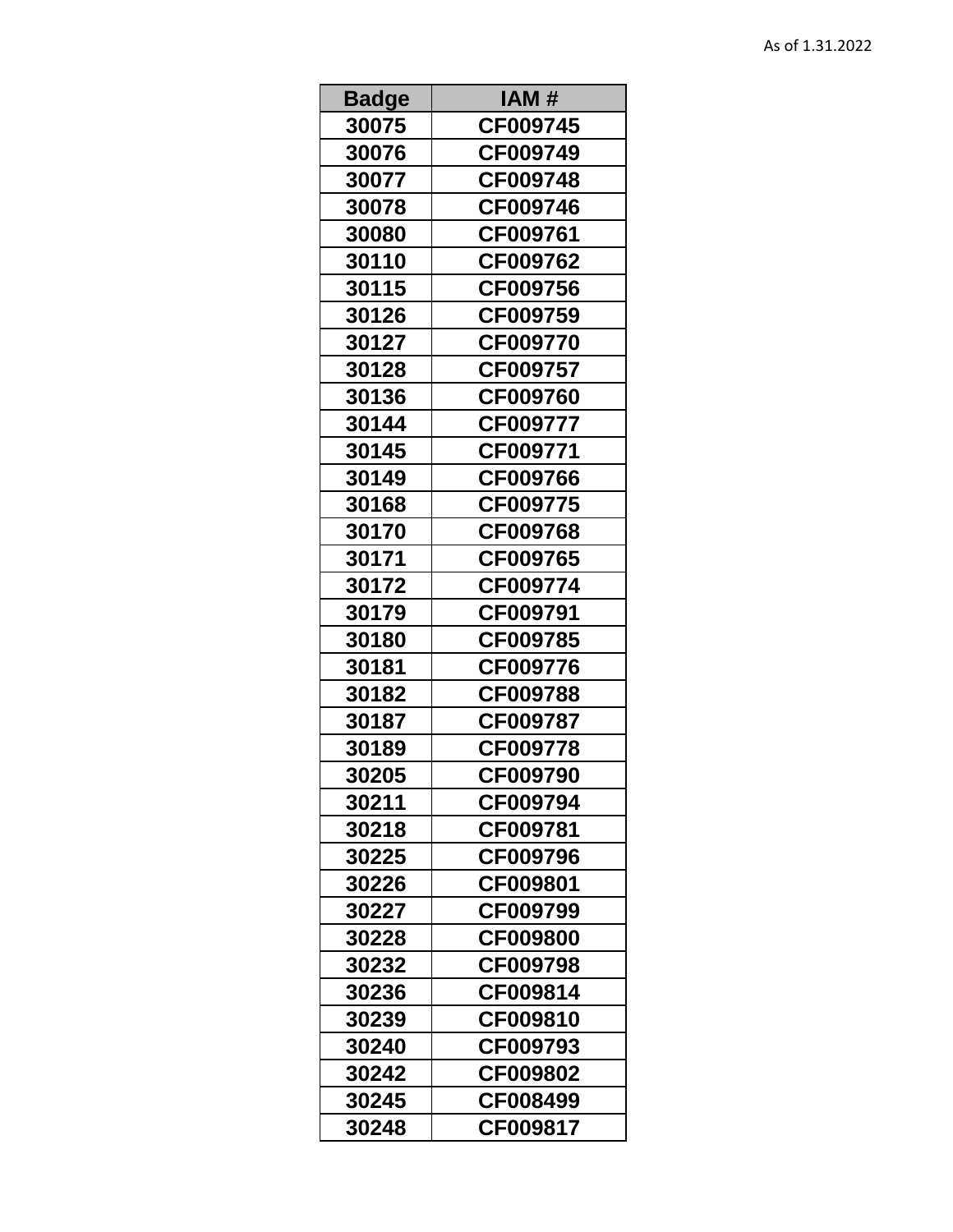| <b>Badge</b> | IAM#            |
|--------------|-----------------|
| 30249        | CF009811        |
| 30250        | CF009807        |
| 30254        | CF009806        |
| 30273        | CF009816        |
| 30274        | CF009820        |
| 30275        | CF009822        |
| 30282        | CF009827        |
| 30284        | CF009855        |
| 30286        | CF009860        |
| 30289        | CF009826        |
| 30292        | CF009825        |
| 30294        | CF009862        |
| 30298        | CF009853        |
| 30299        | CF009863        |
| 30300        | CF009854        |
| 30302        | CF009850        |
| 30309        | CF009877        |
| 30311        | <b>CF009866</b> |
| 30313        | CF009867        |
| 30314        | CF009856        |
| 30315        | CF009852        |
| 30316        | CF009851        |
| 30323        | CF009870        |
| 30324        | CF009868        |
| 30332        | CF009878        |
| 30333        | CF009876        |
| 30334        | CF009874        |
| 30343        | CF009871        |
| 30346        | CF009880        |
| 30347        | CF009887        |
| 30348        | CF009884        |
| 30351        | CF009879        |
| 30352        | CF009883        |
| 30355        | CF009882        |
| 30366        | CF009891        |
| 30367        | CF009889        |
| 30368        | CF009902        |
| 30370        | CF009899        |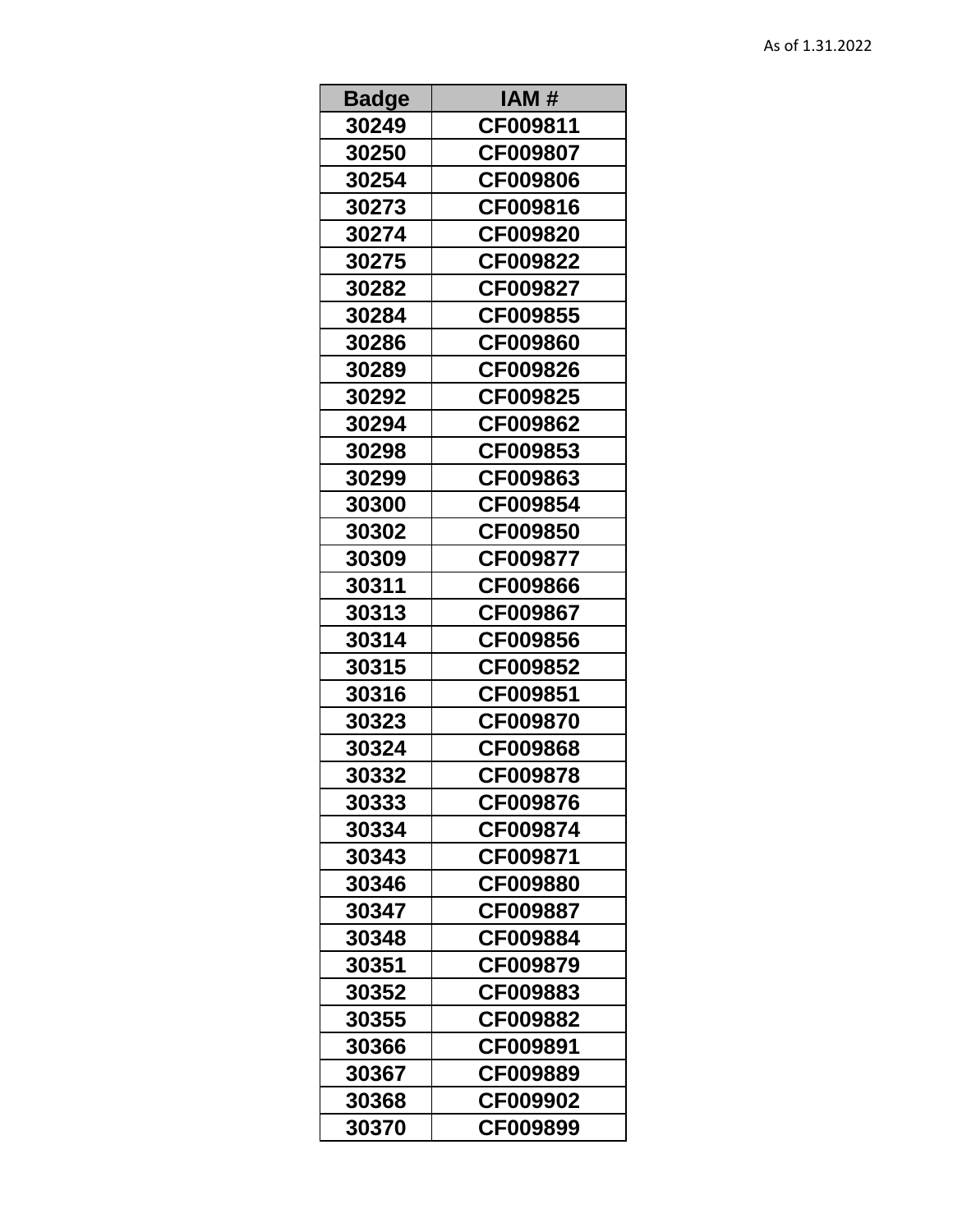| <b>Badge</b> | IAM#     |
|--------------|----------|
| 30373        | CF009941 |
| 30374        | CF009950 |
| 30377        | CF009968 |
| 30378        | CF009896 |
| 30382        | CF009892 |
| 30383        | CF009888 |
| 30395        | CF009905 |
| 30396        | CF009906 |
| 30398        | CF009897 |
| 30400        | CF009890 |
| 30401        | CF009893 |
| 30402        | CF009900 |
| 30403        | CF009894 |
| 30404        | CF009913 |
| 30407        | CF009932 |
| 30408        | CF009910 |
| 30409        | CF009917 |
| 30410        | CF009903 |
| 30411        | CF009914 |
| 30417        | CF009912 |
| 30427        | CF009909 |
| 30428        | CF009923 |
| 30431        | CF009916 |
| 30435        | CF009927 |
| 30439        | CF009920 |
| 30443        | CF009924 |
| 30445        | CF009921 |
| 30446        | CF009926 |
| 30447        | CF009925 |
| 30448        | CF009922 |
| 30449        | CF009929 |
| 30455        | CF009931 |
| 30481        | CF009934 |
| 30483        | CF009937 |
| 30484        | CF009938 |
| 30485        | CF009939 |
| 30486        | CF009940 |
| 30492        | CF009936 |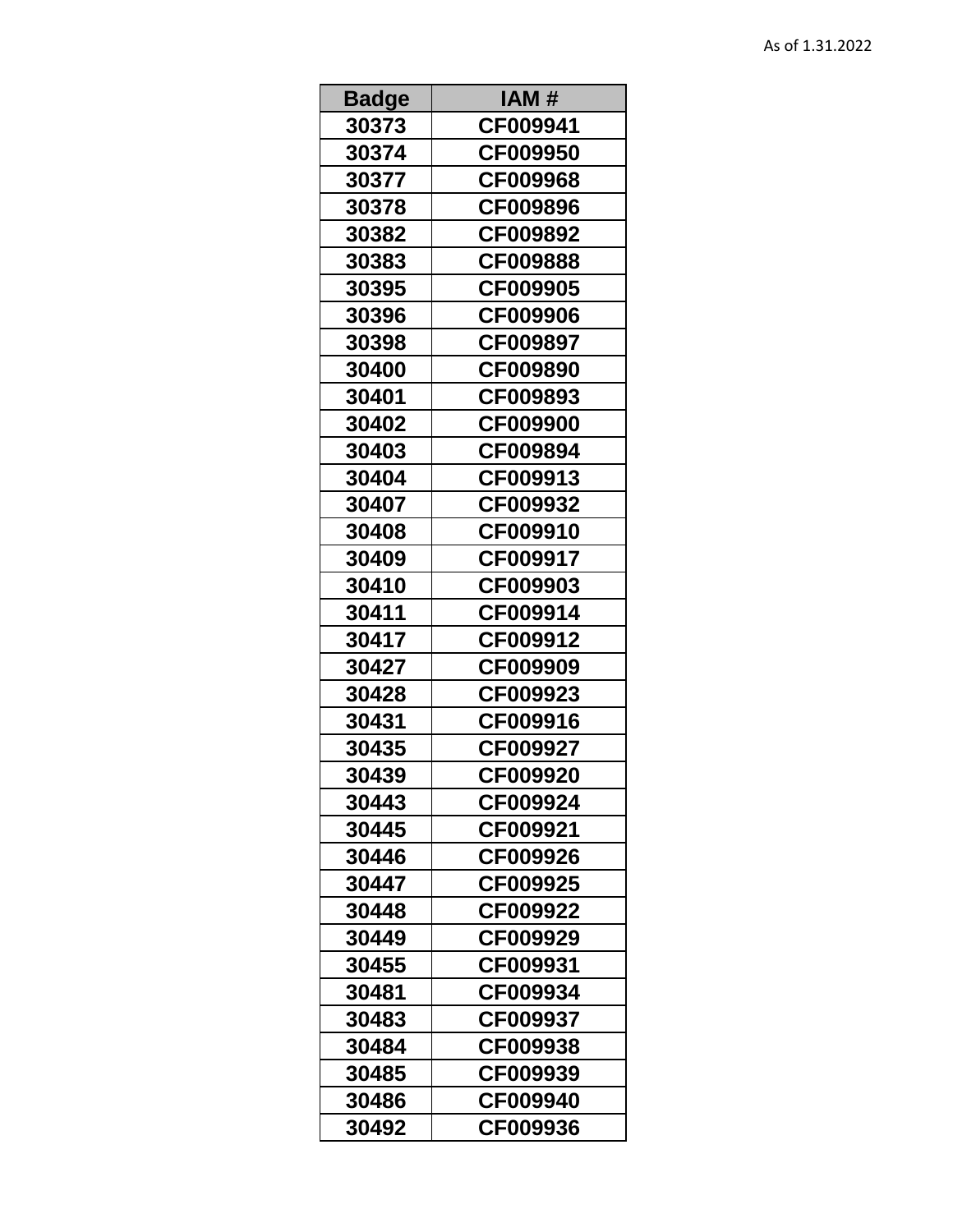| <b>Badge</b> | IAM#     |
|--------------|----------|
| 30495        | CF009935 |
| 30496        | CF009943 |
| 30499        | CF009945 |
| 30501        | CF009942 |
| 30502        | CF009946 |
| 30503        | CF009947 |
| 30504        | CF009951 |
| 30513        | CF009952 |
| 30514        | CF010109 |
| 30517        | CF009954 |
| 30518        | CF009971 |
| 30528        | CF009955 |
| 30529        | CF009960 |
| 30530        | CF009977 |
| 30531        | CF009985 |
| 30533        | CF009981 |
| 30535        | CF009982 |
| 30536        | CF009984 |
| 30537        | CF009978 |
| 30538        | CF009966 |
| 30539        | CF009969 |
| 30544        | CF009993 |
| 30545        | CF009975 |
| 30550        | CF009976 |
| 30551        | CF009972 |
| 30552        | CF009967 |
| 30554        | CF009973 |
| 30556        | CF009983 |
| 30557        | CF008221 |
| 30558        | CF009987 |
| 30562        | CF009997 |
| 30563        | CF009988 |
| 30564        | CF009989 |
| 30572        | CF010012 |
| 30573        | CF010002 |
| 30574        | CF010005 |
| 30576        | CF009994 |
| 30578        | CF009996 |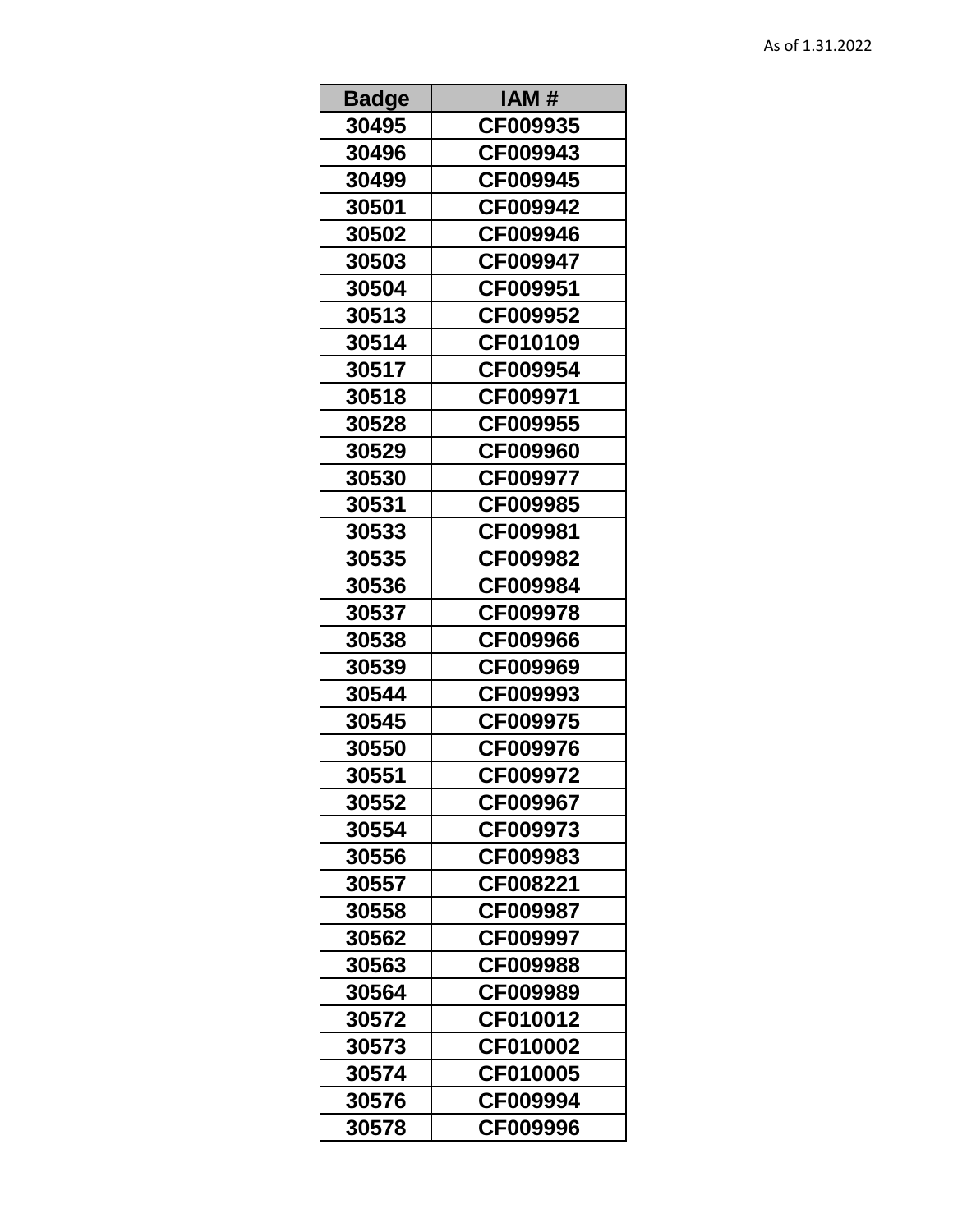| <b>Badge</b> | IAM #    |
|--------------|----------|
| 30583        | CF009999 |
| 30585        | CF010003 |
| 30586        | CF010010 |
| 30587        | CF010007 |
| 30588        | CF010009 |
| 30598        | CF010025 |
| 30600        | CF010004 |
| 30601        | CF010013 |
| 30610        | CF010026 |
| 30611        | CF010015 |
| 30612        | CF010023 |
| 30613        | CF010016 |
| 30614        | CF010017 |
| 30629        | CF010022 |
| 30631        | CF010028 |
| 30632        | CF010034 |
| 30633        | CF010020 |
| 30635        | CF010042 |
| 30636        | CF010040 |
| 30643        | CF010035 |
| 30644        | CF010038 |
| 30646        | CF010037 |
| 30647        | CF010056 |
| 30650        | CF010033 |
| 30651        | CF010041 |
| 30652        | CF010039 |
| 30660        | CF010046 |
| 30661        | CF010058 |
| 30664        | CF010060 |
| 30667        | CF010052 |
| 30668        | CF010068 |
| 30669        | CF010047 |
| 30670        | CF010066 |
| 30673        | CF010053 |
| 30675        | CF010064 |
| 30678        | CF010061 |
| 30680        | CF010062 |
| 30681        | CF010048 |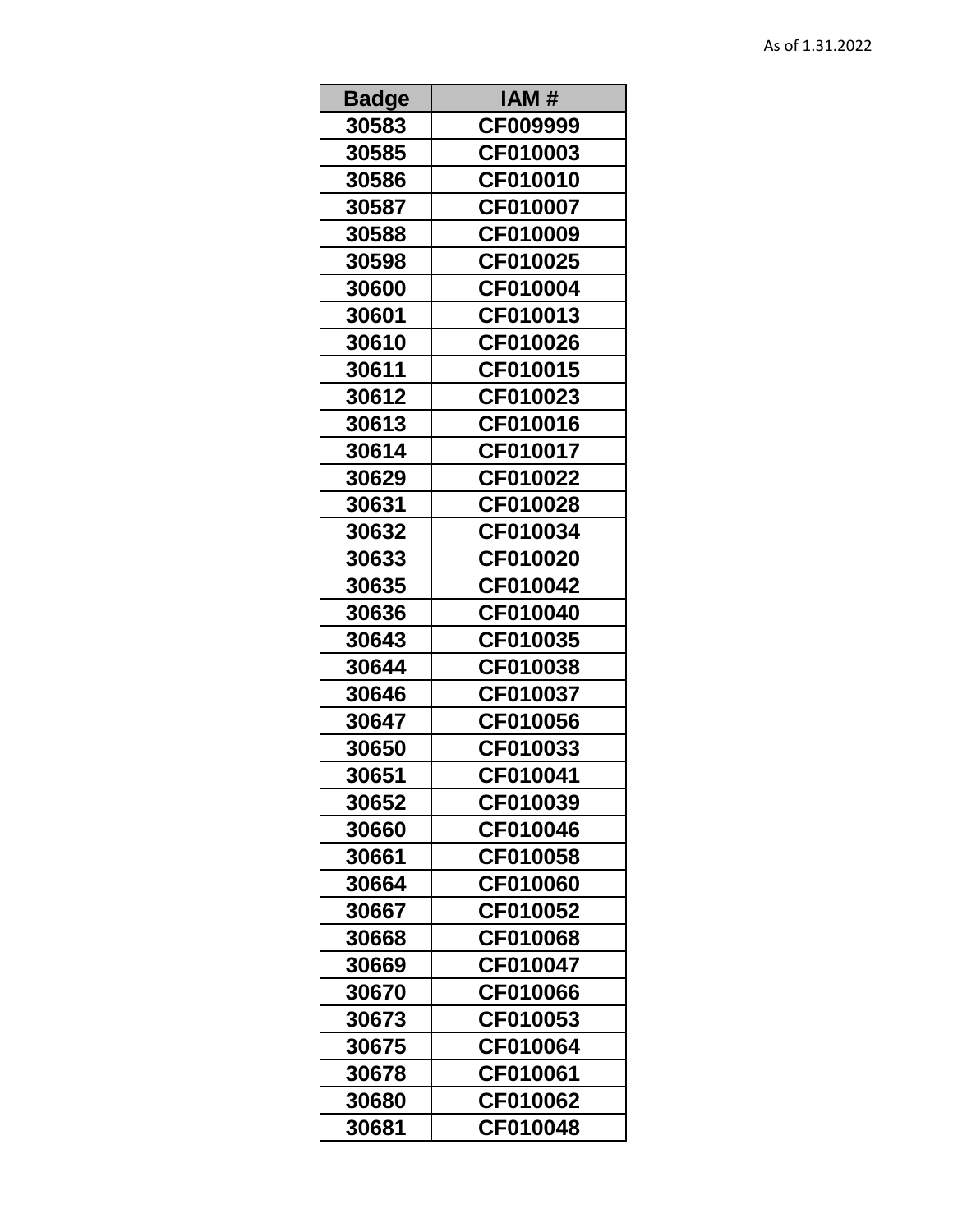| <b>Badge</b> | IAM #    |
|--------------|----------|
| 30682        | CF010054 |
| 30684        | CF010065 |
| 30689        | CF010073 |
| 30691        | CF010074 |
| 30692        | CF010075 |
| 30694        | CF010069 |
| 30701        | CF010071 |
| 30715        | CF010091 |
| 30717        | CF010084 |
| 30718        | CF010079 |
| 30719        | CF010083 |
| 30729        | CF010078 |
| 30730        | CF010086 |
| 30731        | CF010087 |
| 30732        | CF010082 |
| 30733        | CF010090 |
| 30735        | CF010085 |
| 30736        | CF010089 |
| 30773        | CF010094 |
| 30774        | CF010102 |
| 30789        | CF010097 |
| 30793        | CF010096 |
| 30801        | CF010110 |
| 30802        | CF010105 |
| 30805        | CF010103 |
| 30807        | CF010114 |
| 30811        | CF010108 |
| 30812        | CF010116 |
| 30813        | CF010117 |
| 30815        | CF010107 |
| 30820        | CF010113 |
| 30825        | CF010120 |
| 30826        | CF010118 |
| 30827        | CF010119 |
| 30832        | CF010124 |
| 30835        | CF010121 |
| 30836        | CF010125 |
| 30837        | CF010122 |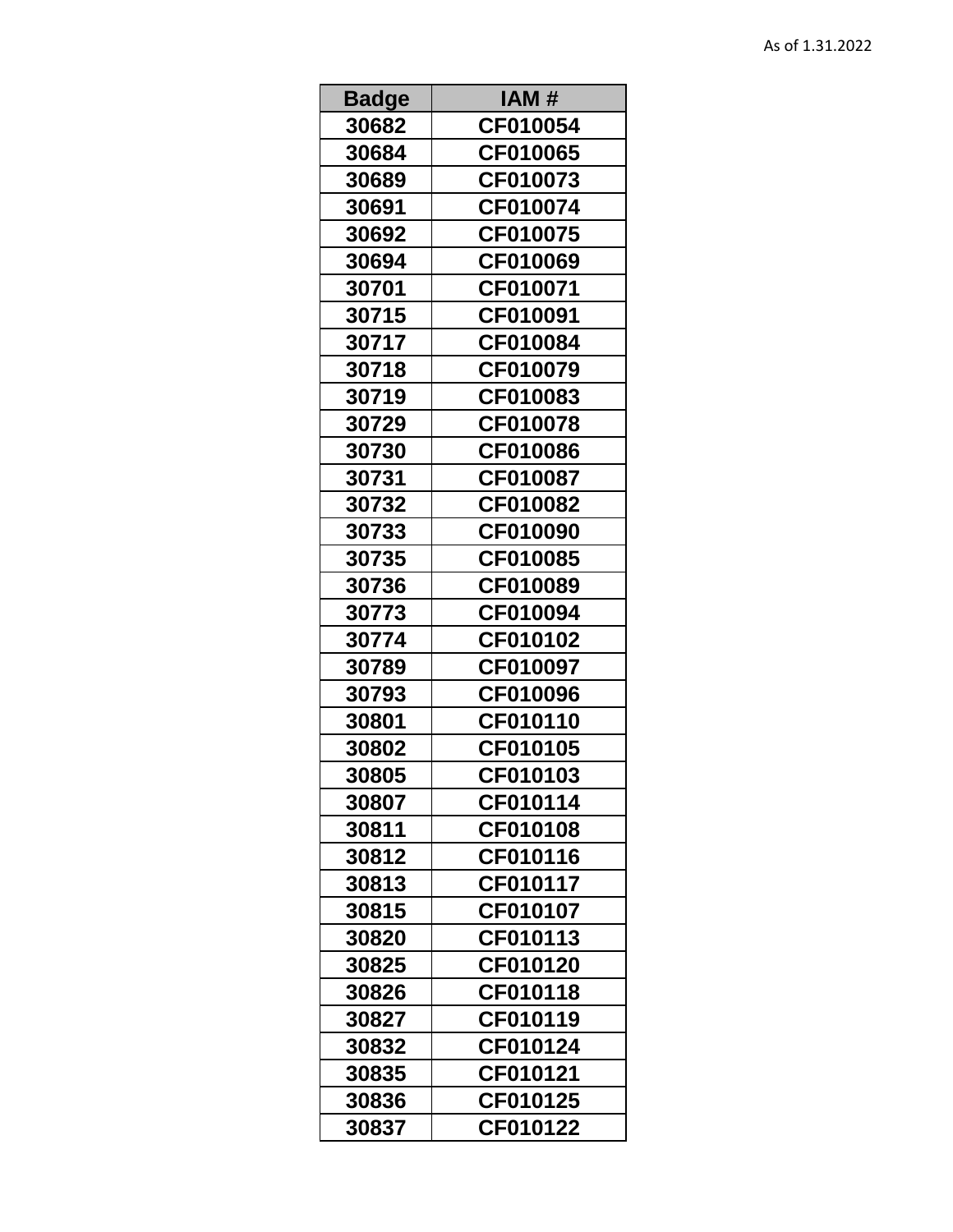| <b>Badge</b> | IAM#     |
|--------------|----------|
| 30838        | CF010126 |
| 30863        | CF010145 |
| 30864        | CF010159 |
| 30865        | CF010146 |
| 30866        | CF010141 |
| 30874        | CF010149 |
| 30875        | CF010142 |
| 30882        | CF010148 |
| 30883        | CF010138 |
| 30888        | CF010151 |
| 30889        | CF010143 |
| 30890        | CF010153 |
| 30893        | CF010150 |
| 30894        | CF010154 |
| 30903        | CF010157 |
| 30904        | CF010158 |
| 30914        | CF010162 |
| 30916        | CF010160 |
| 30922        | CF010164 |
| 30924        | CF010163 |
| 30961        | CF010174 |
| 30975        | CF010166 |
| 30976        | CF010167 |
| 30978        | CF010171 |
| 30989        | CF010175 |
| 30992        | CF010173 |
| 30995        | CF010168 |
| 30997        | CF010180 |
| 31000        | CF010170 |
| 31001        | CF010181 |
| 31020        | CF010176 |
| 31021        | CF010182 |
| 31023        | CF010169 |
| 31037        | CF010183 |
| 31041        | CF010200 |
| 31043        | CF010179 |
| 31061        | CF010199 |
| 31062        | CF010192 |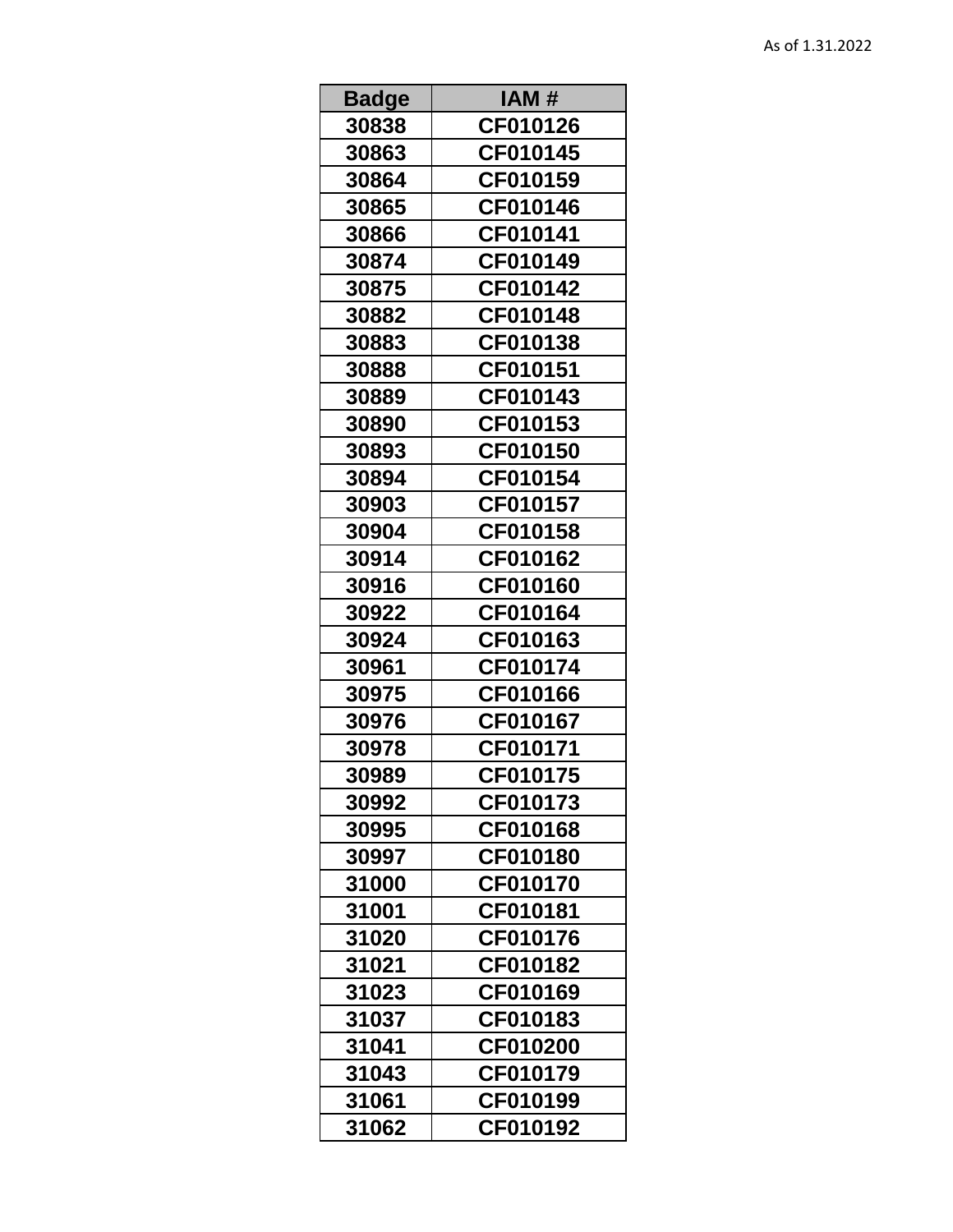| <b>Badge</b> | IAM #           |
|--------------|-----------------|
| 31064        | CF010177        |
| 31065        | CF010178        |
| 31066        | CL023407        |
| 31067        | CF010184        |
| 31069        | CL023405        |
| 31094        | CL023458        |
| 31106        | CL023401        |
| 31129        | CF010196        |
| 31136        | <b>CF010194</b> |
| 31149        | CL023420        |
| 31150        | CF010198        |
| 31186        | CL023419        |
| 31187        | CL023418        |
| 31223        | CL023416        |
| 31224        | CL023417        |
| 31225        | <b>CL023422</b> |
| 31233        | CL023415        |
| 31256        | <b>CL023426</b> |
| 31257        | CL023427        |
| 31258        | CL023428        |
| 31259        | CL023429        |
| 31260        | CL023425        |
| 31261        | CL023424        |
| 31268        | CL023423        |
| 31282        | CL023469        |
| 31305        | CL023408        |
| 31306        | CL023409        |
| 31307        | CL023410        |
| 31308        | CL023411        |
| 31309        | CL023412        |
| 31311        | CL023413        |
| 31312        | CL023414        |
| 31384        | CL023459        |
| 31386        | CL023452        |
| 31388        | CL023457        |
| 31389        | CL023456        |
| 31390        | CL023455        |
| 31391        | CL023454        |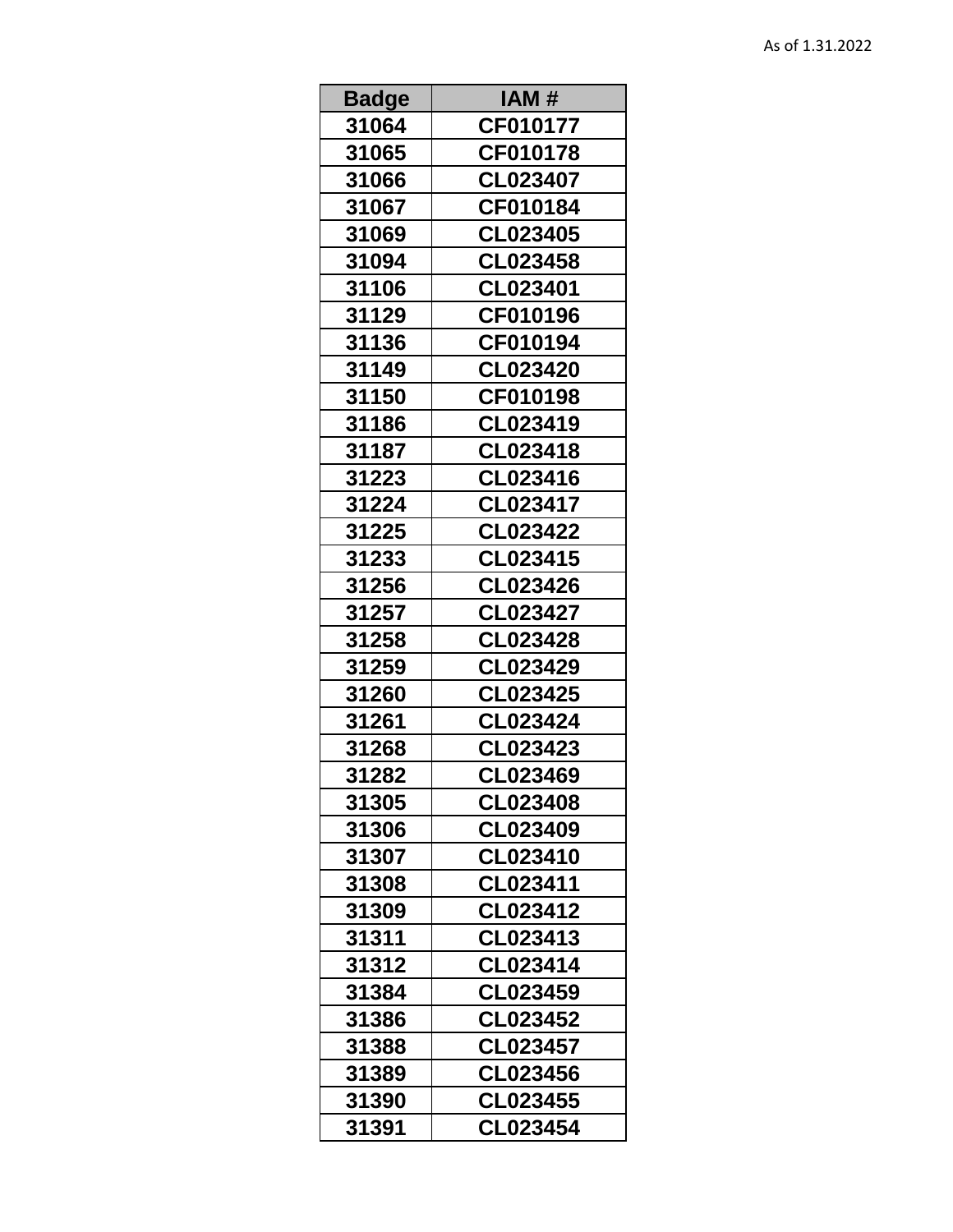| <b>Badge</b> | IAM #           |
|--------------|-----------------|
| 31392        | CL023450        |
| 31393        | CL023451        |
| 31395        | CL023448        |
| 31396        | CL023449        |
| 31400        | CL023453        |
| 31416        | CL023465        |
| 31417        | CL023461        |
| 31432        | CL023460        |
| 31433        | <b>CL023467</b> |
| 31434        | CL023466        |
| 31435        | CL023462        |
| 31436        | CL023463        |
| 31438        | CL023464        |
| 31445        | CL023467        |
| 31460        | CL023431        |
| 31478        | CL023432        |
| 31480        | CL023471        |
| 31481        | CL023470        |
| 31531        | CL023472        |
| 31532        | CL023473        |
| 31554        | CL023474        |
| 31555        | CL023475        |
| 31644        | CL023477        |
| 31645        | CL023476        |
| 31656        | CL023481        |
| 31657        | CL023480        |
| 31658        | CL023479        |
| 31659        | CL023478        |
| 31660        | CL023441        |
| 31662        | CL023442        |
| 31665        | CL023443        |
| 31731        |                 |
| 31732        |                 |
| 31743        |                 |
| 31745        |                 |
| 31746        |                 |
| 31747        |                 |
| 31748        |                 |